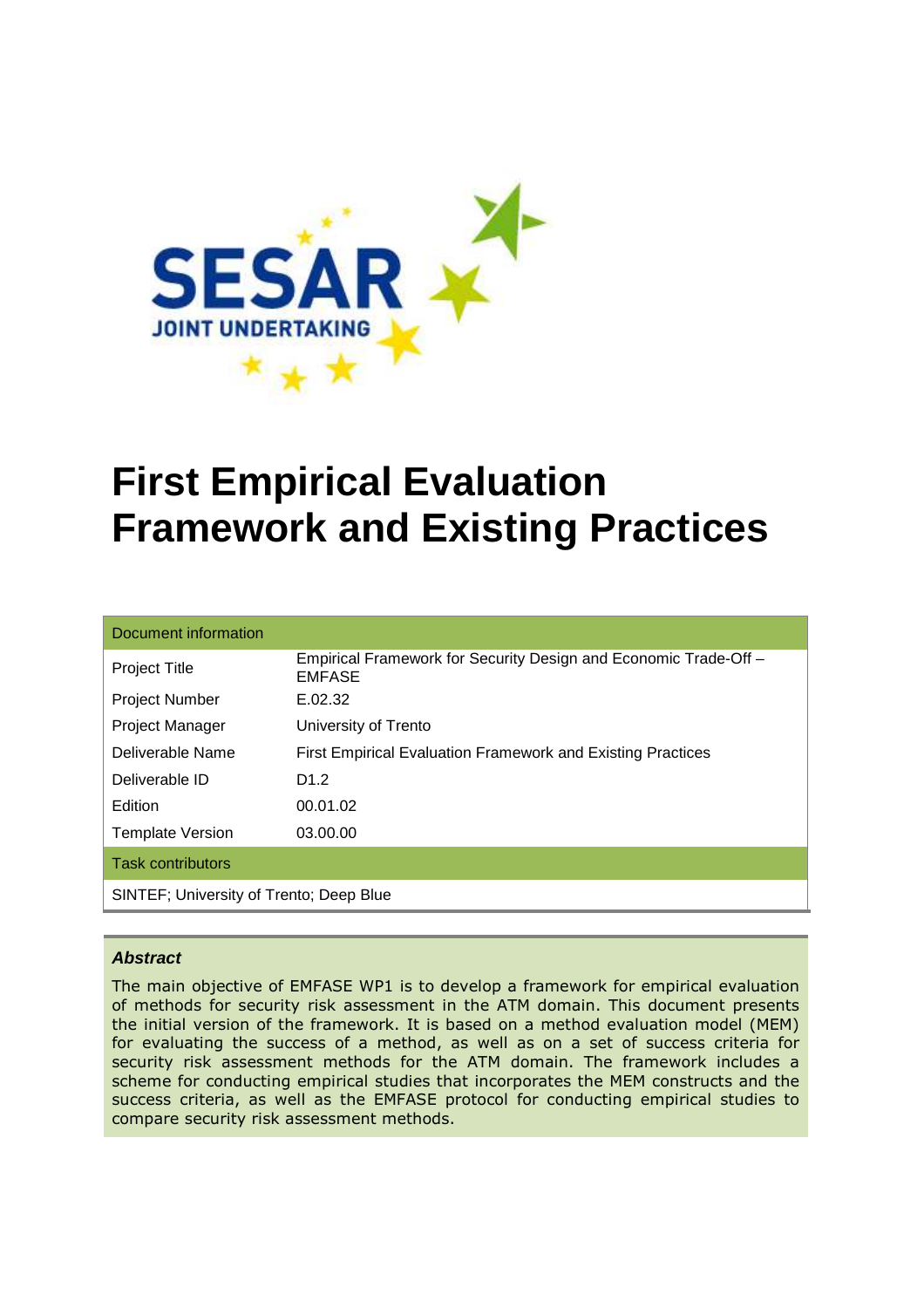# **Authoring & Approval**

| Prepared By - Authors of the document. |                             |            |  |
|----------------------------------------|-----------------------------|------------|--|
| Name & Company                         | <b>Position &amp; Title</b> | Date       |  |
| Bjørnar Solhaug (SINTEF)               | WP1 leader                  | 23/06/2014 |  |
| Federica Paci (UNITN)                  | Project member              | 02/08/2014 |  |
| Alessandra Tedeschi (DBL)              | Project member              | 31/07/2014 |  |
| Kate Labunets (UNITN)                  | Project member              | 02/08/2014 |  |
| Martina de Gramatica (UNITN)           | Project member              | 31/07/2014 |  |

| Reviewed By - Reviewers internal to the project. |                  |            |
|--------------------------------------------------|------------------|------------|
| Name & Company                                   | Position & Title | Date       |
| Elisa Chiarani (UNITN)                           | Project manager  | 26/08/2014 |
| Federica Paci (UNITN)                            | Project member   | 27/08/2014 |

| Reviewed By - Other SESAR projects, Airspace Users, staff association, military, Industrial Support, other organisations. |                                |                         |  |
|---------------------------------------------------------------------------------------------------------------------------|--------------------------------|-------------------------|--|
| Name & Company                                                                                                            | Position & Title               | Date                    |  |
| <name company=""></name>                                                                                                  | <position title=""></position> | <dd mm="" yyyy=""></dd> |  |
|                                                                                                                           |                                |                         |  |

| Approved for submission to the SJU By - Representatives of the company involved in the project. |                  |            |
|-------------------------------------------------------------------------------------------------|------------------|------------|
| Name & Company                                                                                  | Position & Title | Date       |
| Fabio Massacci                                                                                  | Coordinator      | 08/09/2014 |
|                                                                                                 |                  |            |

| Rejected By - Representatives of the company involved in the project. |                                |                         |
|-----------------------------------------------------------------------|--------------------------------|-------------------------|
| Name & Company                                                        | Position & Title               | Date                    |
| <name company=""></name>                                              | <position title=""></position> | <dd mm="" yyyy=""></dd> |
|                                                                       |                                |                         |

None.

# **Document History**

| Edition  | <b>Date</b> | <b>Status</b>      | Author                          | Justification                 |
|----------|-------------|--------------------|---------------------------------|-------------------------------|
| 00.00.01 | 23/06/2014  | Document structure | B. Solhaug                      | Document creation             |
| 00.00.02 | 31/07/2014  | Working document   | A. Tedeschi,<br>M. de Gramatica | Section 3                     |
| 00.00.03 | 02/08/2014  | Working document   | F. Paci,<br>K. Labunets         | Section 4.3.2 and Section 5   |
| 00.00.04 | 07/08/2014  | Working document   | B. Solhaug                      | First draft of full document  |
| 00.01.00 | 12/08/2014  | Working document   | B. Solhaug,<br>A. Tedeschi      | Finalized for internal review |
| 00.01.01 | 27/08/2014  | Working document   | E. Chiarani,<br>F. Paci         | Review and quality check      |

founding members



Avenue de Cortenbergh 100 | B- 1000 Bruxelles | www.sesarju.eu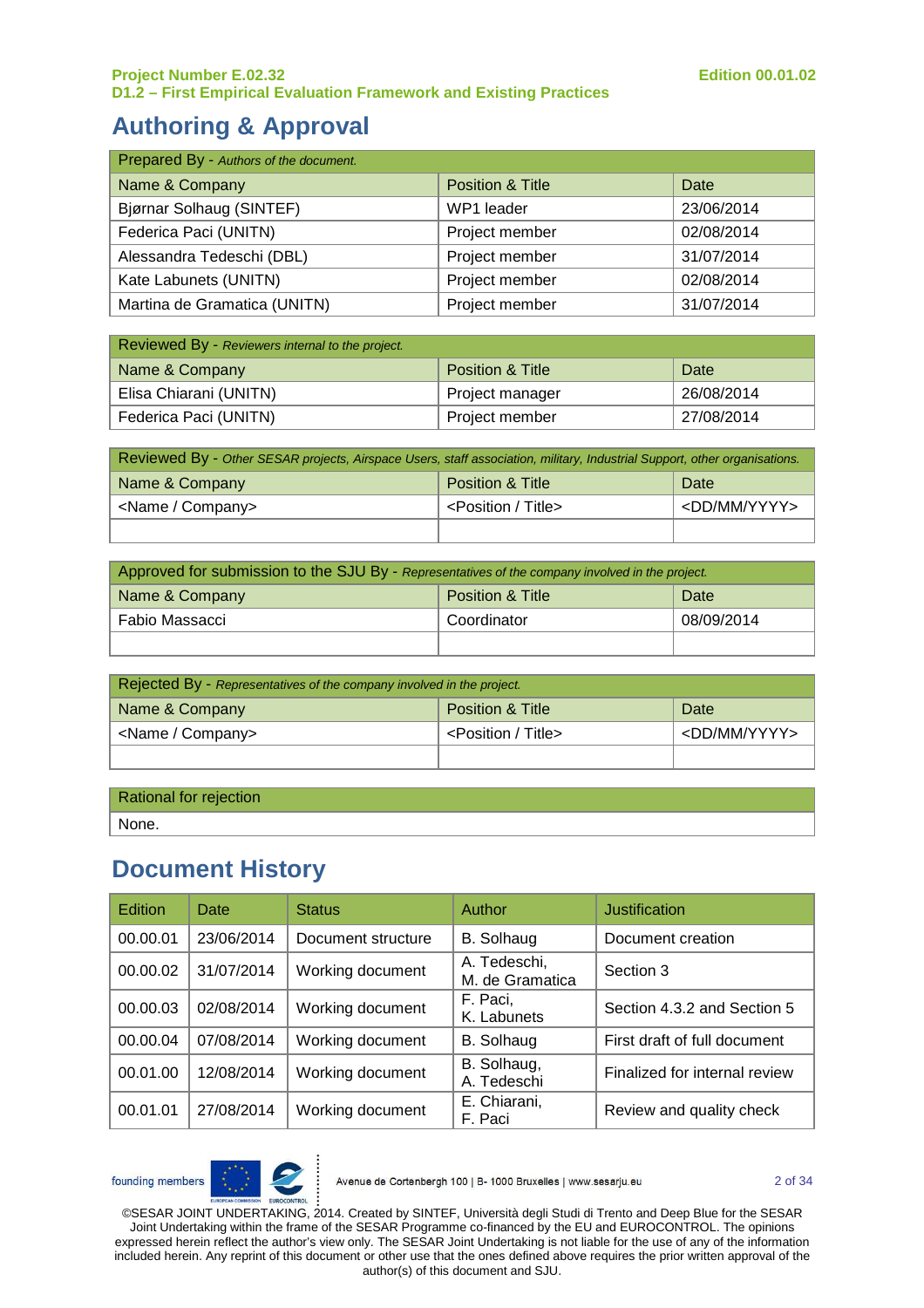| 00.01.02 03/09/2014 | Working document | B. Solhaug,<br>F. Paci | <b>Revision after review</b>                     |
|---------------------|------------------|------------------------|--------------------------------------------------|
| 00.01.02 03/09/2014 | Final draft      | F. Massacci            | Approval for submission to<br>PO to get feedback |

# **Intellectual Property Rights (foreground)**

This deliverable consists of Foreground owned by one or several Members or their Affiliates.

founding members



3 of 34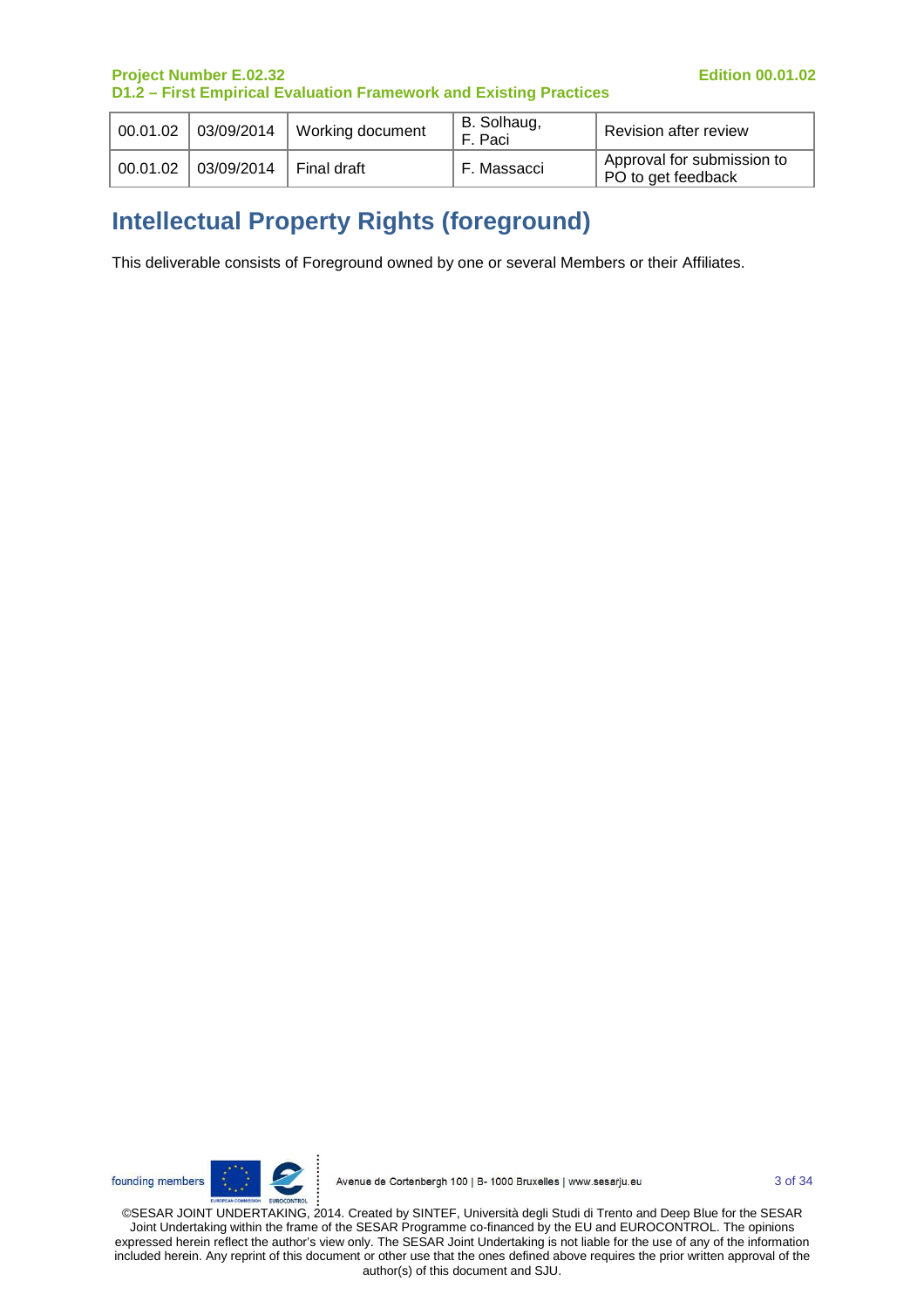# **Table of Contents**

| 1              |                                                |                                                                      |  |
|----------------|------------------------------------------------|----------------------------------------------------------------------|--|
|                | 1.1<br>1.2<br>1.3<br>1.4<br>1.5                |                                                                      |  |
| $\overline{2}$ |                                                |                                                                      |  |
|                | 2.1<br>2.2                                     |                                                                      |  |
| 3              |                                                | SUCCESS CRITERIA FOR ATM SECURITY RISK ASSESSMENT METHODS 12         |  |
|                | 3.1<br>3.2<br>3.3<br>3.4                       | SUCCESS CRITERIA AND RISK ASSESSMENT METHODS EVALUATION MODEL 16     |  |
| 4              |                                                |                                                                      |  |
|                | 4.1<br>4.2<br>4.3<br>4.3.1<br>4.3.2            |                                                                      |  |
| 5              |                                                |                                                                      |  |
|                | 5.1<br>5.1.1<br>5.1.2<br>5.2<br>5.2.1<br>5.2.2 | EVALUATING THE EFFECT OF USING CATALOGUES OF THREATS AND CONTROLS 28 |  |
| 6              |                                                |                                                                      |  |
| $\overline{7}$ |                                                |                                                                      |  |



 $\ddot{\cdot}$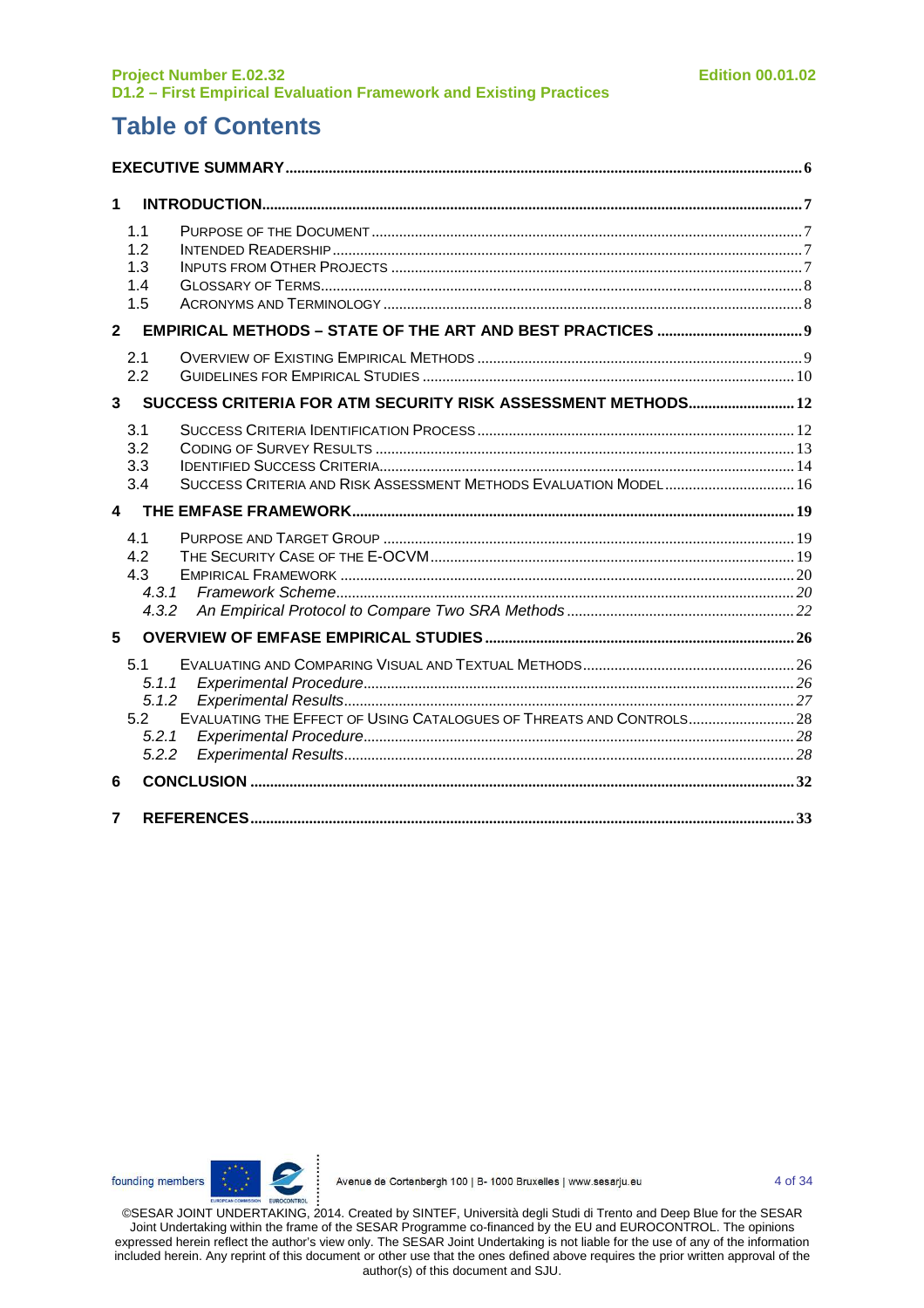### **List of tables**

| Table 4: Supporting criteria and parameters in relation to the MEM success constructs 18 |  |
|------------------------------------------------------------------------------------------|--|
|                                                                                          |  |

# **List of figures**

founding members

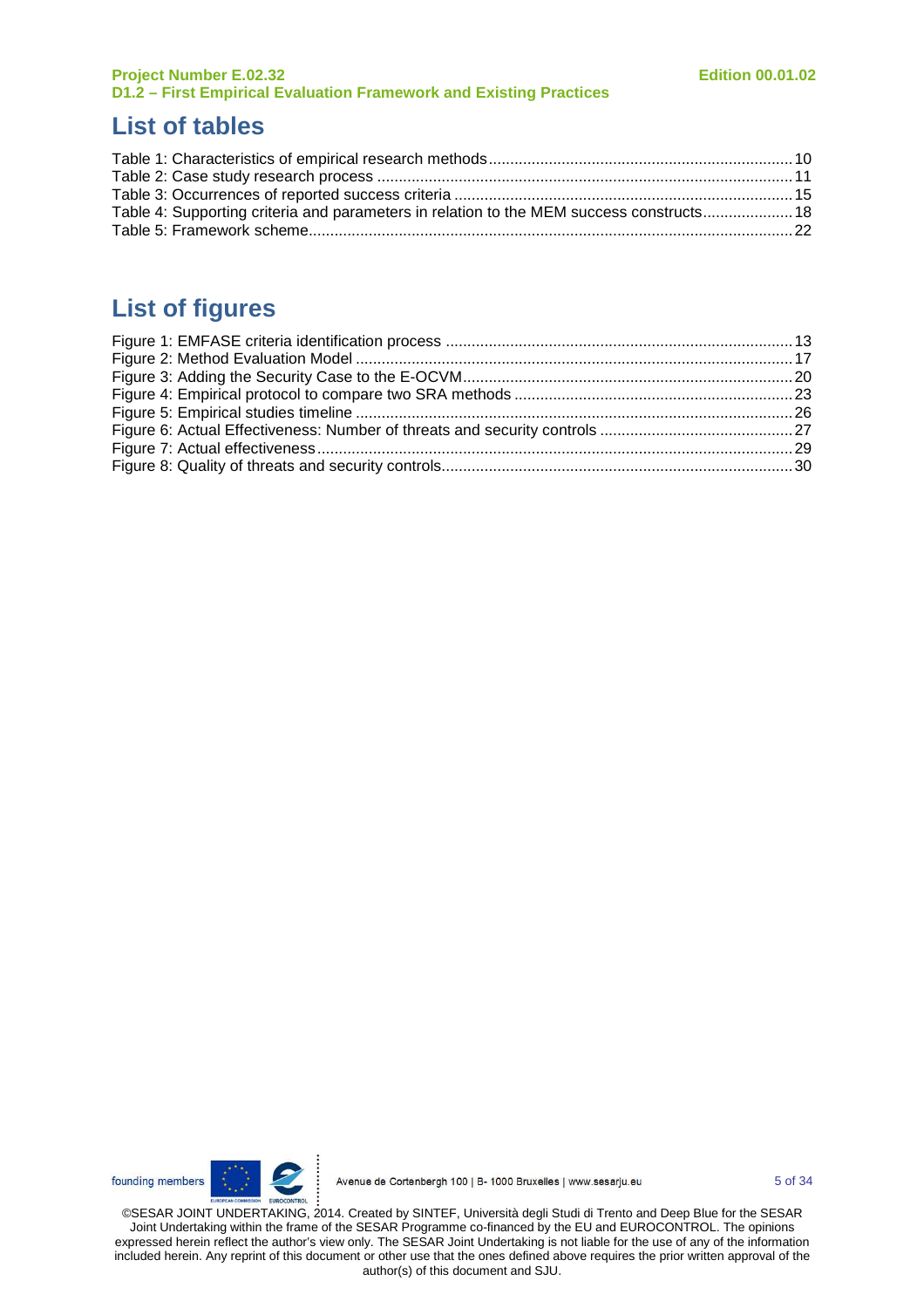# **Executive Summary**

The main objective of WP1 of the EMFASE project is to develop a framework for empirical evaluation of methods for security risk assessment in the Air Traffic Management (ATM) domain. The framework shall aid stakeholders in evaluating and comparing such methods, and in selecting the most suitable method given the specific needs and available resources for conducting a security risk assessment.

In this document we present our initial version of the EMFASE empirical framework. The framework is based on a Method Evaluation Model (MEM) for evaluating the success of a method. It is moreover based on a set of success criteria for security risk assessment methods in the ATM domain. The success criteria were identified in collaboration with ATM security personnel. The EMFASE framework shall aid stakeholders in investigating which criteria actually contribute to the success of a security risk assessment method, and why.

More specifically, this document makes the following contributions.

- An overview of state of the art and best practices for empirical methods, including guidelines for how to conduct empirical studies.
- Success criteria for ATM security risk assessment methods and how these are related to the MEM. The success criteria were identified in collaboration with ATM security personnel. The EMFASE framework and empirical studies shall help investigate and understand which criteria actually contributes to the success of security risk assessment methods and how. The criteria are classified into four main categories that are also used for structuring the empirical framework. These categories are method *process*, *presentation* of results, the actual risk assessment results, as well as *supporting material* for conducing security risk assessments
- The initial and preliminary EMFASE empirical framework that consists of two parts, namely a framework scheme and a protocol for conducting empirical experiments. The framework scheme is based on the identified success criteria and on the MEM. We also show how the experiments we have conducted so far are instantiated in the scheme. The protocol consists of two streams, namely an execution stream and a measurement stream. The former is the actual execution of the experiment where a security risk assessment method is applied, whereas the latter is the gathering of the data for the method evaluation.
- An overview of the EMFASE empirical studies conducted so far, including the reporting of some of the results.

The first EMFASE empirical framework as presented in this document is based on the results thus far in the project. The success criteria, how they are related to the MEM and the empirical framework will be revised and elaborated during the course of the project as we gather more empirical data and a better understanding of which criteria actually contribute to the quality of security risk assessment methods.

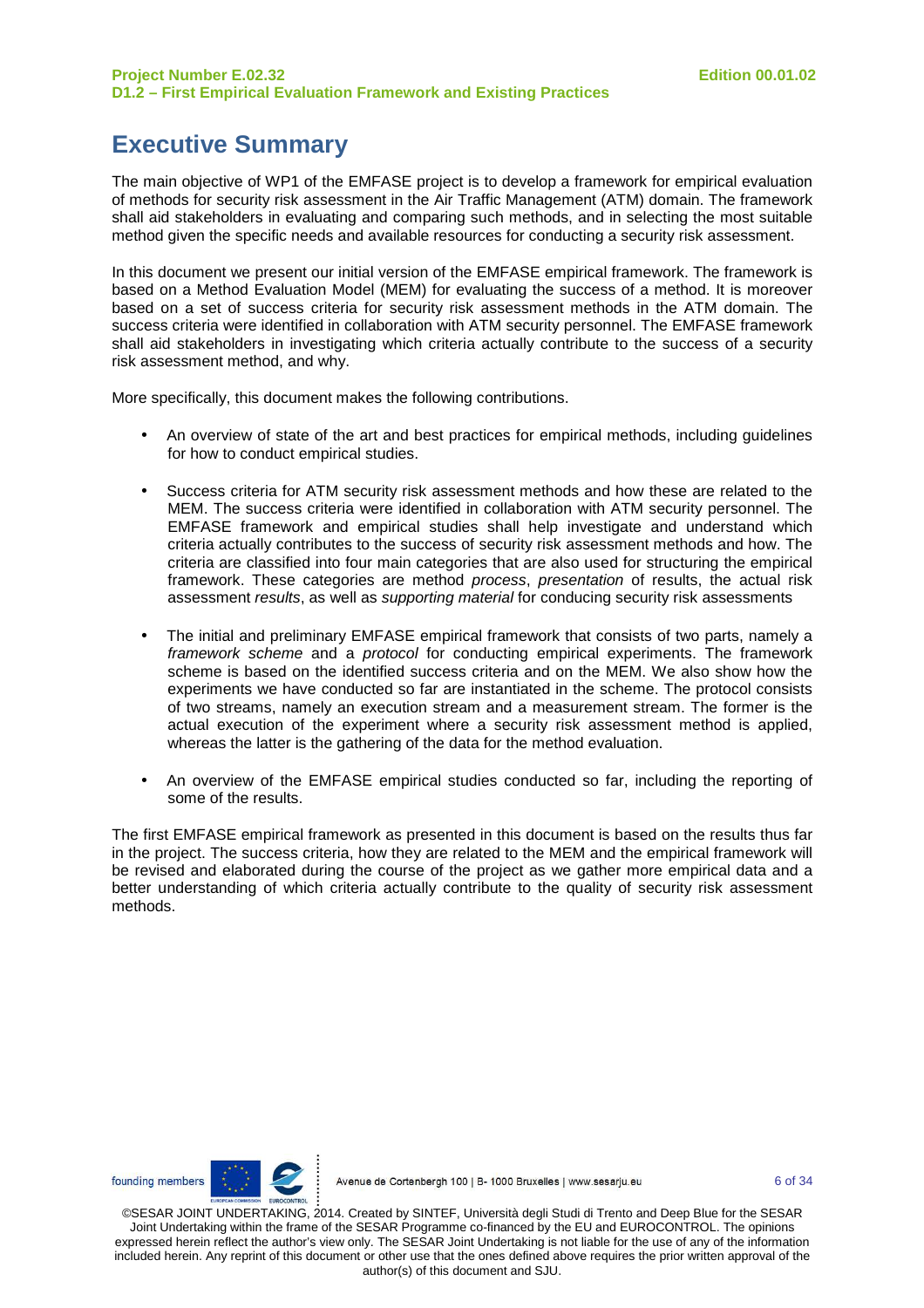# **1 Introduction**

### **1.1 Purpose of the Document**

The main objective of WP1 of the EMFASE project is to develop a framework for empirical evaluation of methods for security risk assessment in the Air Traffic Management (ATM) domain. The framework shall aid stakeholders in evaluating and comparing such methods, and in selecting the most suitable method given the specific needs and available resources for conducting a security risk assessment.

In this document we present our initial version of the EMFASE empirical framework. The framework is based on a Method Evaluation Model (MEM) for evaluating the success of a method. It is moreover based on a set of success criteria for security risk assessment methods in the ATM domain. The success criteria were identified in collaboration with ATM security personnel. The EMFASE framework shall aid stakeholders in investigating which criteria actually contribute to the success of a security risk assessment method, and why.

The initial EMFASE empirical framework includes a scheme and a protocol for empirical studies. The scheme incorporates the MEM constructs and the success criteria, while the protocol describes steps that can be conducted for carrying out the empirical studies. The EMFASE empirical studies are based on existing practices and established empirical research methods.

More specifically the document is structured as follows. In Section 2 we give a brief overview of the state of the art and best practices within empirical methods. In Section 3 we present the identified success criteria for ATM security risk assessment methods, introduce the MEM, and relate the success criteria to the MEM. In Section 4 we present the first EMFASE empirical evaluation framework, including the scheme and the protocol. The section also relates the EMFASE framework to the concept validation and the security case of E-OCVM, and to the SESAR security reference material of project 16.06.02. In Section 5 we give an overview of the EMFASE empirical studies that we have conducted so far and report on some of the results. Finally we conclude in Section 6.

### **1.2 Intended Readership**

The intended readers of this document are generally all stakeholders within the ATM domain that need to take security into account in an operational area. More specifically, the document is of interest for all SESAR JU projects within the transversal areas of WP16 that are related to security management and risk assessment. For these stakeholders the document gives insight into some of the main criteria that should be fulfilled by methods for ATM security risk assessment, and also which methods that could be relevant to apply or investigate further.

### **1.3 Inputs from Other Projects**

The document does not make use of input from other projects, but the content is related to both SESAR 16.02.03 and SESAR 16.06.02. References to these projects are given in the relevant sections.



7 of 34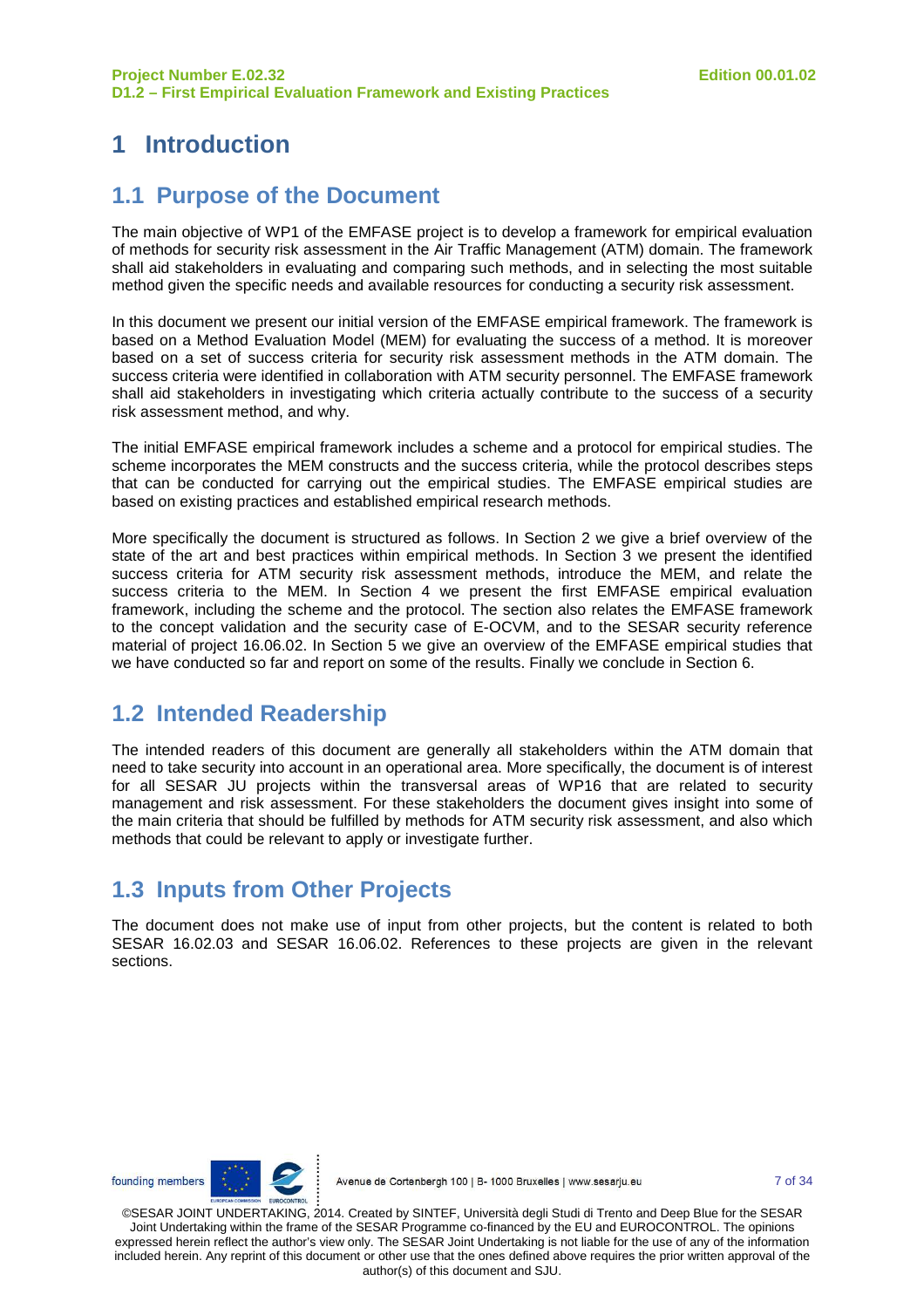### **1.4 Glossary of Terms**

| <b>Term</b>                 | <b>Definition</b>                                                            |  |  |  |  |  |  |  |
|-----------------------------|------------------------------------------------------------------------------|--|--|--|--|--|--|--|
| Control                     | Measure to modify or treat risk                                              |  |  |  |  |  |  |  |
| <b>Information security</b> | Preservation of confidentiality, integrity and availability of information   |  |  |  |  |  |  |  |
| <b>Risk</b>                 | The combination of the likelihood and consequence of an unwanted<br>incident |  |  |  |  |  |  |  |
| <b>Risk assessment</b>      | Overall process of risk identification, risk analysis and risk evaluation    |  |  |  |  |  |  |  |
| <b>Threat</b>               | Potential cause of an unwanted incident                                      |  |  |  |  |  |  |  |
| <b>Vulnerability</b>        | Weakness of an asset or a control that can be exploited by a threat          |  |  |  |  |  |  |  |

# **1.5 Acronyms and Terminology**

| Term                      | <b>Definition</b>                                                                                |  |  |  |  |  |  |  |
|---------------------------|--------------------------------------------------------------------------------------------------|--|--|--|--|--|--|--|
| <b>ANSP</b>               | Air Navigation Service Provider                                                                  |  |  |  |  |  |  |  |
| <b>ATM</b>                | Air Traffic Management                                                                           |  |  |  |  |  |  |  |
| <b>CLM</b>                | Concept Lifecycle Model                                                                          |  |  |  |  |  |  |  |
| <b>E-ATMS</b>             | European Air Traffic Management System                                                           |  |  |  |  |  |  |  |
| <b>E-OCVM</b>             | European Operational Concept Validation Methodology                                              |  |  |  |  |  |  |  |
| <b>OFA</b>                | <b>Operational Focus Area</b>                                                                    |  |  |  |  |  |  |  |
| <b>MEM</b>                | <b>Method Evaluation Model</b>                                                                   |  |  |  |  |  |  |  |
| <b>SESAR</b>              | Single European Sky ATM Research Programme                                                       |  |  |  |  |  |  |  |
| <b>SESAR Programme</b>    | The programme which defines the Research and Development activities<br>and Projects for the SJU. |  |  |  |  |  |  |  |
| SJU                       | SESAR Joint Undertaking (Agency of the European Commission)                                      |  |  |  |  |  |  |  |
| <b>SJU Work Programme</b> | The programme which addresses all activities of the SESAR Joint<br>Undertaking Agency.           |  |  |  |  |  |  |  |
| <b>SRA</b>                | Security risk assessment                                                                         |  |  |  |  |  |  |  |

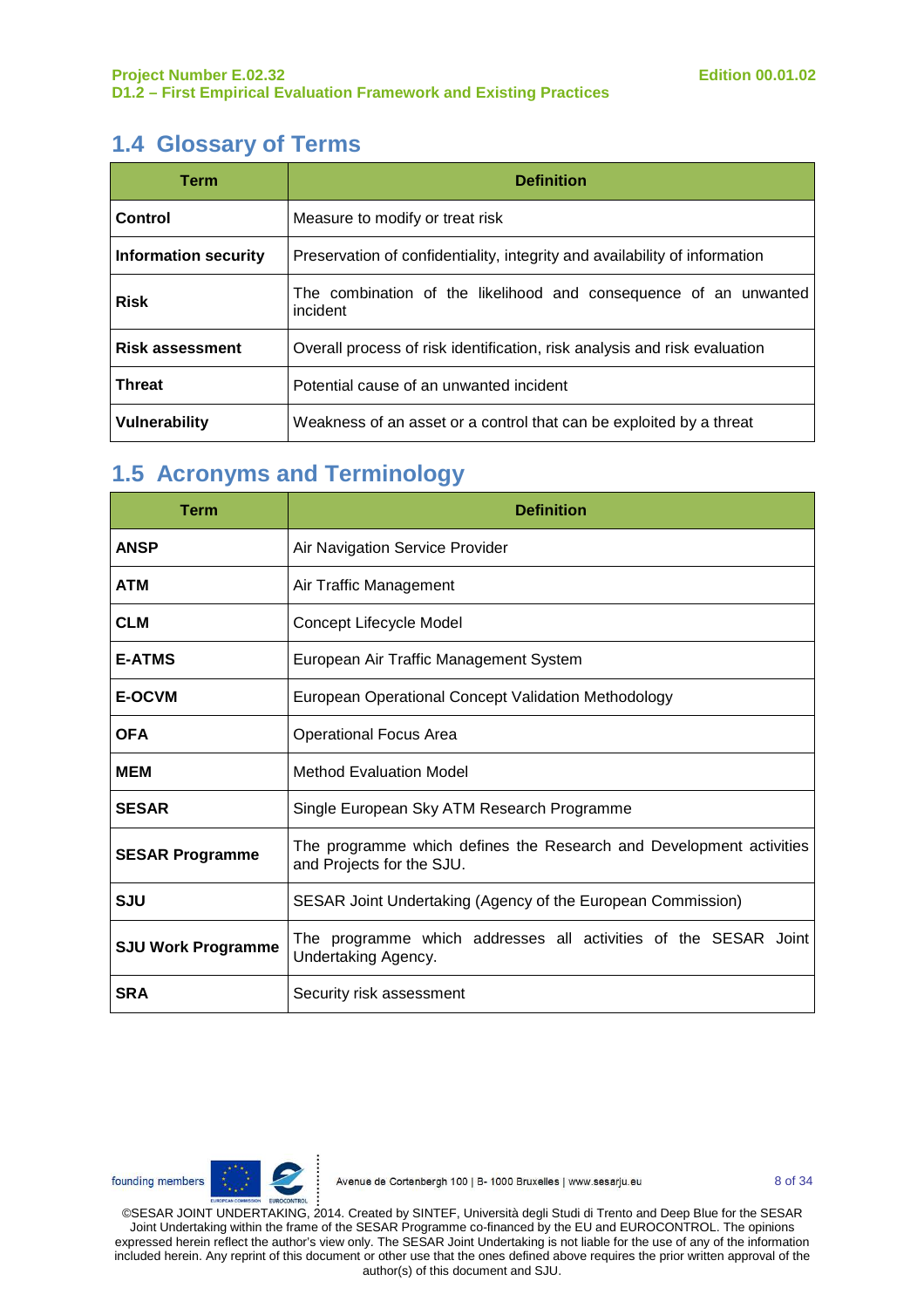# **2 Empirical Methods – State of the Art and Best Practices**

Security risk assessment (SRA) involves human interaction and communication, the use of methods and techniques, decision making based on risk documentation, and several other real life issues. Analytical research is often not sufficient for investigating such, sometimes complex, issues. Instead it may be necessary to conduct empirical research in order to gather empirical evidence and develop theories for the objects of study [12].

EMFASE is concerned with practitioners' use of SRA methods within the ATM domain, as well as the use of the risk assessment results by decision makers and other stakeholders. Which SRA techniques and activities are best suited for which needs, and why is that so?

In conducting empirical studies and in developing the empirical framework, EMFASE makes use of established empirical research methods and best practices for how to conduct empirical studies. In this section we give a brief overview of relevant research methods with reference to literature, and we describe the guidelines that we follow. Note that we do not include action research in this overview as this method is not relevant for the EMFASE objectives.

# **2.1 Overview of Existing Empirical Methods**

There are various kinds of methods that can be used for conducting empirical research. The methods vary on realism, precision and generality [8], and therefore serve different purposes in empirical studies. EMFASE combines several of such methods in the conducted studies, the most important of which are experiments, case studies and surveys.

- A (controlled) experiment involves the measuring of the effects of manipulating variables where the subjects (participants) are assigned to treatments by random [11][12][17]. Experiments score high on precision, but are typically weaker on realism.
- A case study is an empirical method that investigates a contemporary phenomenon in its context [1][11][12][18]. While case studies score high on realism, they are typically characterized by lack of experimental control [1] and that they may score low on precision.
- A survey involves the collection of standardized information from a specific (sample) population, usually by means of interviews or questionnaires [11][12]. Surveys can be high on generality, but may score lower on realism. The level of precision depends on the kind of survey that is conducted as it can vary from unstructured interviews to highly structured questionnaires.

The EMFASE case studies will mainly be conducted by observations [12] in order to investigate how specific assessment tasks and activities are conducted by ATM practitioners. The gathered data may be complemented by interviews or questionnaires. In addition to the experiments, observations and questionnaires, EMFASE makes use of literature reviews and expert judgments. Literature reviews include the investigation of any existing theories on method evaluation, as well as historical or archival data on security risk assessments that have been conducted within the ATM domain. Expert judgments are important for evaluating the quality of the results that are produced by the subjects of the controlled experiments.

The purposes of the three mentioned empirical research methods can be distinguished by the following classification [11][12].

- Exploratory: Finding out what is happening, seeking new insights and generating ideas and hypotheses for new research.
- Descriptive: Portraying a situation or phenomenon.
- Explanatory: Seeking an explanation of a situation or a problem, mostly but not necessary in the form of a causal relationship.



Avenue de Cortenbergh 100 | B- 1000 Bruxelles | www.sesarju.eu

9 of 34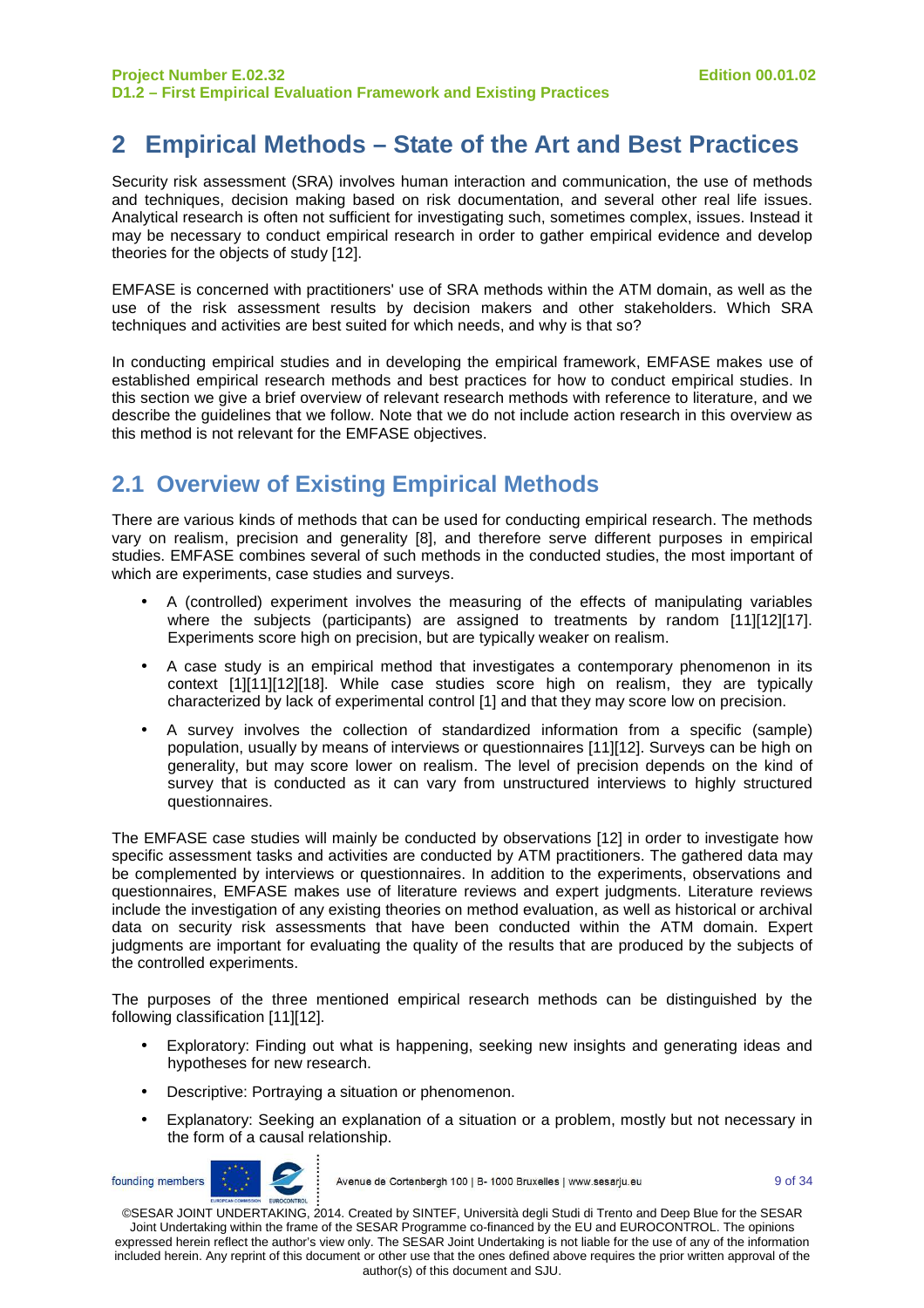The research process can be characterized as fixed or flexible. In a fixed process, all parameters are defined at the initial phase of the study, whereas in a flexible process, the parameters of the study may be changed during the course of the project.

The characteristics of the methods for empirical research can be summarized by the overview of Table 1, adapted from [12]. Notice that that the given characteristics are only the ones that are considered as the primary for the method in question. For example, while EMFASE experiments for explanatory purposes, also the questionnaires, interviews and observations may serve this objective.

| <b>Method</b> | <b>Primary objective</b> | <b>Primary data</b> | <b>Design</b> |
|---------------|--------------------------|---------------------|---------------|
| Survey        | Descriptive              | Quantitative        | Fixed         |
| Case study    | Exploratory              | Qualitative         | Flexible      |
| Experiment    | Explanatory              | Quantitative        | Fixed         |

#### **Table 1: Characteristics of empirical research methods**

In addition to method triangulation, i.e. the investigation of a topic with different empirical methods, EMFASE will as much as possible and when adequate use data triangulation, observer triangulation and theory triangulation. Data triangulation is the use of more than one data source, observer triangulation is the use of more than one observer, and theory triangulation is the use of alternative theories or viewpoints [12][15].

Case studies are an established research method is areas like psychology, sociology and political science [18], but are increasingly used also within information systems [1] and software engineering [6][12]. Software engineering involves the development, operation and maintenance of software and related artefacts. In [12] it is argued that research on software engineering to a large extent aims at investigating how these activities are conducted by software engineers and other stakeholders under different conditions. EMFASE is not concerned with engineering, although the development of ATM operational concepts is an important part of the study context. EMFASE is rather concerned with SRA and the methods for conducting the assessments. More precisely, EMFASE is investigating how security risk assessment is conducted by analysts, ATM practitioners and other stakeholders under different conditions, as well as how the results are used.

As mentioned above, we seek in this project not only to understand which SRA methods work under which conditions, but also what makes them work. Seeking the explanation of how and why SRA methods work in the context of ATM security is part of the theory building of Work Package 3. In [1] it is argued that empirical studies are particularly appropriate for problems in which theory is in its formative stage. This is indeed the case for the efficiency and effectiveness of SRA methods in the complex ATM domain where the security case of the validation of operational concepts is still not adopted by the E-OCVM [4]. The same paper moreover highlights the usefulness of case studies for "practice-based problems where the experiences of the actors are important and the context of action is critical" [1]. This clearly fits with the goal of EMFASE, namely to provide the relevant stakeholders with the means to select the SRA methods that are best suited for the task at hand.

### **2.2 Guidelines for Empirical Studies**

EMFASE follows established guidelines and best practices for how to conduct and report empirical studies. In the following we give a high-level description of the process we follow, and we highlight some requirements that should be fulfilled in such studies.

For case study research there are several instruction books available from social sciences [11][15][18] that have been used also within information systems research [1] and software engineering research [12]. Guidelines and handbooks on empirical research targeting software engineering in particular



Avenue de Cortenbergh 100 | B- 1000 Bruxelles | www.sesarju.eu

10 of 34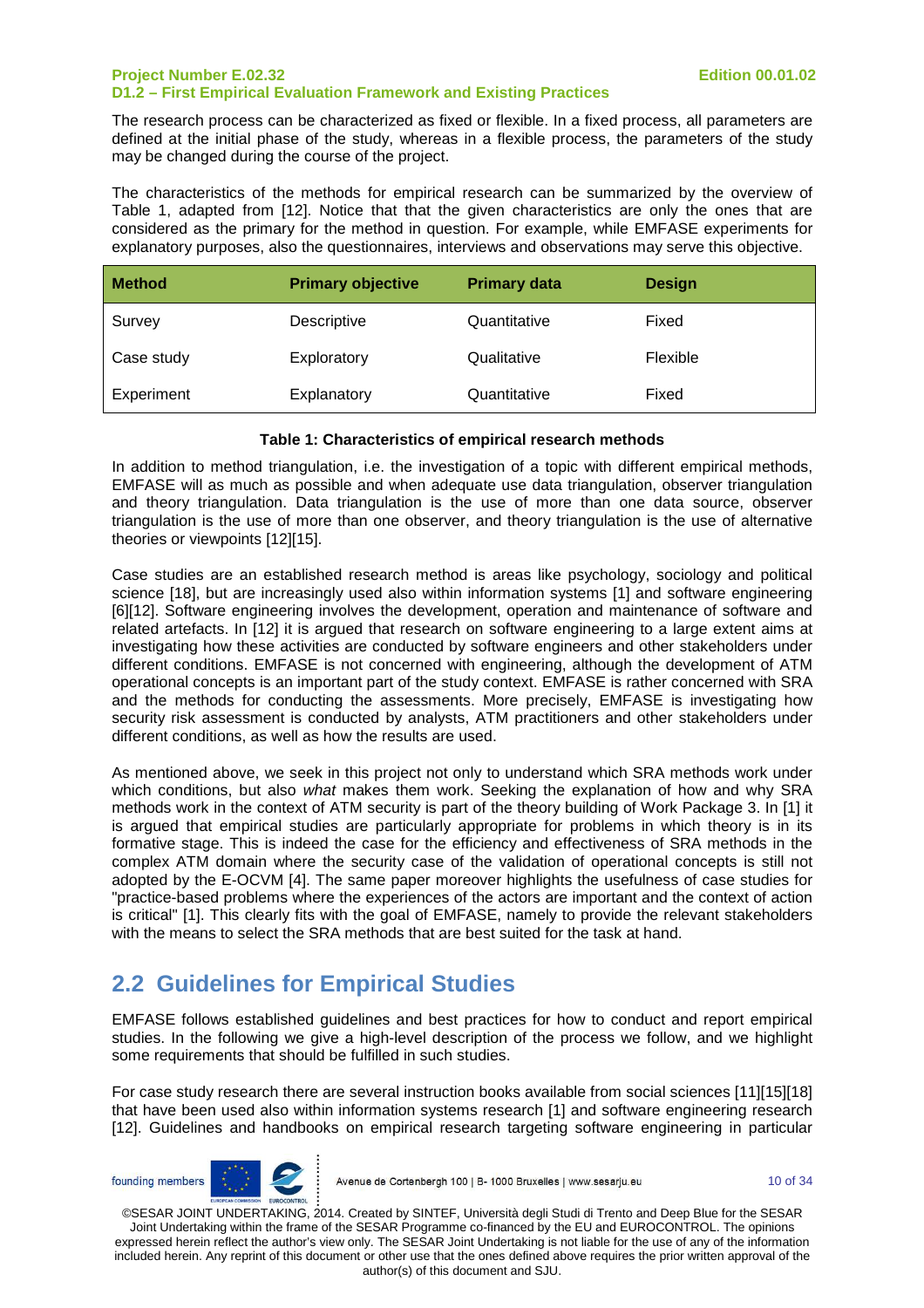have also started to emerge [6][17]. Based on such guidelines we follow the research process of [12] as outlined in Table 2. The process is mostly the same for all kinds of empirical studies, although it is often conducted more iteratively for more flexible research like case studies.

| <b>Step</b> | <b>Activity</b>                                                                           |
|-------------|-------------------------------------------------------------------------------------------|
|             | Case study design: Objectives are defined and the case study is planned                   |
| 2           | Preparation for data collection: Procedures and protocols for data collection are defined |
| 3           | Collecting evidence: Execution with data collection on the studied case                   |
| 4           | Analysis of collected data                                                                |
| 5           | Reporting                                                                                 |

#### **Table 2: Case study research process**

Step 1 involves defining the objectives of the case study, i.e. what to achieve and which research questions to investigate. The case, i.e. what to be studied, must also be specified. For EMFASE, the case is typically the whole or parts of an SRA, including the people and interactions involved. Step 2 involves specifying the method for data collection, as well as the protocol for conducting the specific study. Step 3 is the collection of data during the execution of the case study. Methods for data collection include interviews, observations, experiment output and archival data. The data analysis of Step 4 can be quantitative or qualitative. Quantitative analysis may involve analysis of statistics and correlations, as well as hypothesis testing and the development of predictive models. Qualitative analysis involves deriving conclusions from the gathered data, keeping a clear chain of evidence from the data to the conclusions that can be followed by the reader [12][18]. The reporting of Step 5 shall document the findings of the study and serve as the main source for judging the quality of the study.

A similar process for empirical research is presented in [6] where guidelines are proposed for each of the following steps: Experimental context, experimental design, conducting the experiment and data collection, analysis, presentation of results, and interpretation of results. These guidelines focus more on experimental studies than case study research, and therefore complement the case study guidelines in [12] for the process outlined in Table 2.

Most of the aforementioned handbooks and guidelines on empirical research are on empirical studies in general, or adapted to information systems or software engineering. Because EMFASE is concerned with SRA, the objective is to evaluate the value of SRA methods. In such evaluations we make use of the Method Evaluation Model (MEM) introduced by Moody [9] that we introduce in the next section.

founding members

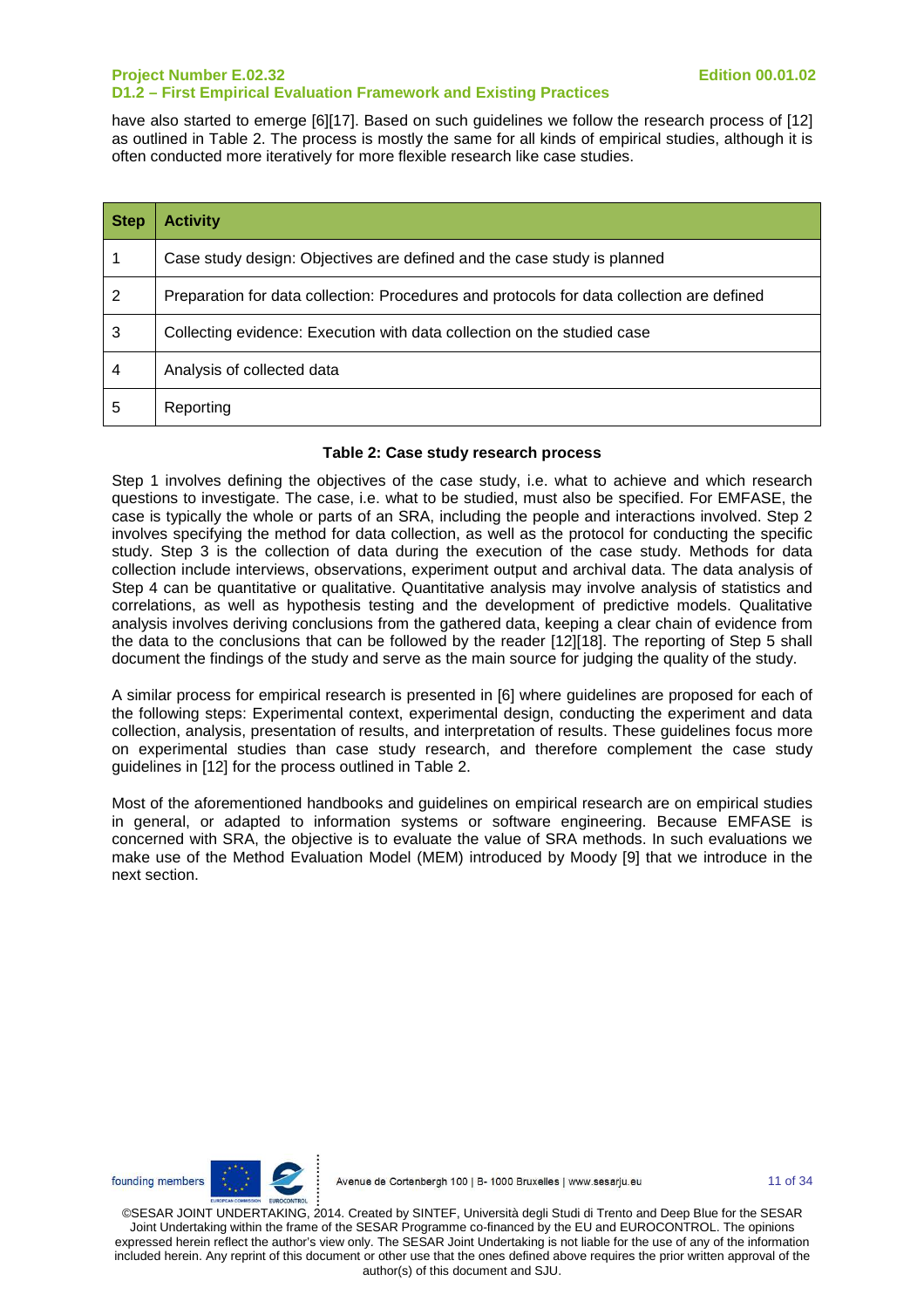### **3 Success Criteria for ATM Security Risk Assessment Methods**

In order to enable an empirical evaluation and comparison of methods for security risk assessment we need to identify the criteria with respect to which the methods shall be evaluated. There are of course many different parameters and aspects that can be considered for the classification and evaluation of methods for security risk assessment. In the EMFASE project, we derived the success criteria in close collaboration with ATM security stakeholders. In this section we present the success criteria identification process and the identified criteria, before introducing the Method Evaluation Model. Finally we relate the success criteria to the MEM by describing the hypothesized relations between each criterion and the constructs of the MEM.

### **3.1 Success Criteria Identification Process**

We carried out an initial survey among ATM stakeholders to success criteria for SRA methods during the 6<sup>th</sup> Jamboree of the SESAR project 16.06.02, held in Brussels on 12 November 2013. All the raw data collected during the survey were analysed through coding techniques drawn from grounded theory [16]. After this analysis a first set of high-level success criteria was identified. They were reviewed, categorized and complemented by security experts in the EMFASE consortium and their first set was presented in D1.1 [2].

Subsequently we started to further analyse the identified success criteria in order to relate them to the Method Evaluation Model (MEM) [9]. Our hypothesis is that if a criterion really improves the success of an SRA method, it can be related to one or more of the constructs of the MEM. In this section we will show a first set of hypothetical links between the success criteria and the MEM, and explain how the EMFASE framework will be developed to investigate these links. The causal explanations will be provided later by WP3 based on the empirical frameworks and the results of the EMFASE empirical studies.

In order to properly observe, collect evidences and assess the identified criteria, they should be carefully decomposed in measurable indicators that closely depend on the specific experimental setting. The experiment hypotheses and the experimental protocol should be carefully designed for each evaluation experiment in the EMFASE empirical framework.

We preliminarily categorized the identified success criteria into four main categories:

- **Process**: The steps for conducting the SRA
- **Presentation**: The means for specifying and documenting the SRA results
- **Results**: The output from the SRA
- **Supporting material**: Any support that comes with an SRA method, such as tools and catalogues

As stated above, our initial hypothesis is that each success criterion contributes to one or more of the MEM constructs, i.e. that the fulfilment of the success criteria contributes to the success of a security risk assessment method. The hypothesis will be investigated in the project, and the results will be used to develop the EMFASE framework, to define the guidelines for security risk assessment method selection in ATM, and to derive the causal explanations. The guidelines will be delivered by Work Package 1 at M24, whereas the development of the causal explanations is the task of Work Package 3. Our initial EMFASE framework is presented in Section 4 in this deliverable.

The success criteria and their relationship with MEM constructs will be further investigated and validated in a set of semi-structured interviews with security experts (not only from the ATM domain) during the autumn of 2014.



Avenue de Cortenbergh 100 | B- 1000 Bruxelles | www.sesarju.eu

12 of 34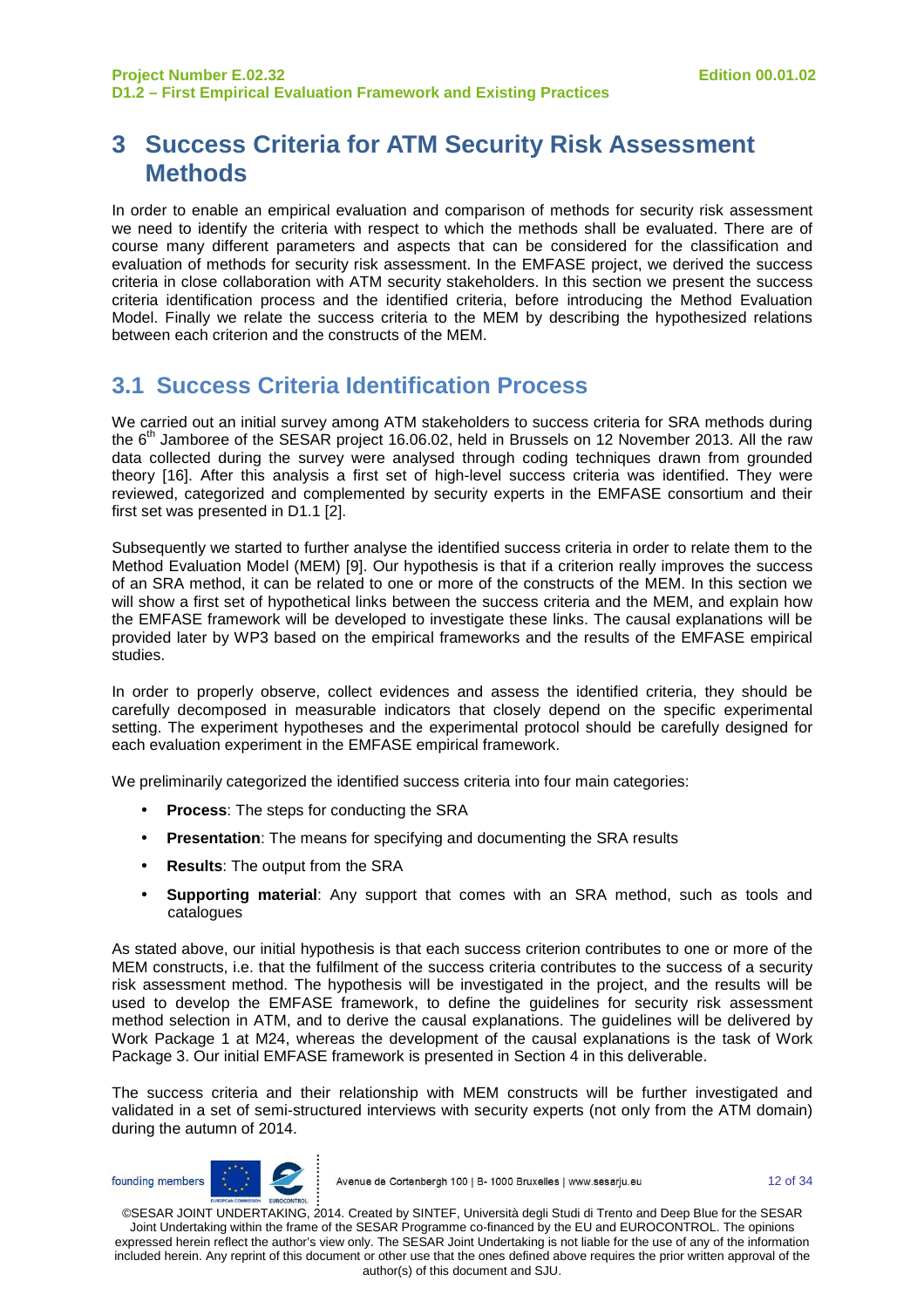Figure 1 summarises the success criteria identification process carried out during the EMFASE first year of activity. In the continuation of the project we will revise the identified criteria, their categorization, and their relations to the MEM constructs based on new insight and the knowledge gathered during EMFASE experiments.



**Figure 1: EMFASE criteria identification process** 

# **3.2 Coding of Survey Results**

The survey included a questionnaire that was filled in by the participants individually, as well as group interviews where the participants were organized into separate focus groups of 5-6 people in each group.

The participants were all professionals from different organizations and enterprises within the aviation domain. While their background in security and risk management was of varying degree, they were all to some extent required to consider security risks and their mitigation as part of their work. The participants were hence a representative selection of ATM stakeholders with qualified opinions about and insights into the methodical needs for conducting a security risk assessment. The questionnaire included an open question about the main success criteria for security risk assessment methods, and this topic was also covered by the interviews.

We analysed the questionnaire answers and the interview transcripts using coding which is a content analysis technique that allows extracting qualitative data to be analysed quantitatively [16]. Coding is an interpretive technique that both organizes and supports the interpretation of the data and provides a means to introduce their analysis with quantitative statistical methods. The analytical coding process categorises data to facilitate further qualitative (explanatory) or quantitative (statistical) analyses.

Raw textual data, interviews transcripts in this case, are disassembled and assigned to different predefined codes. According to the literature, code is a word or a short phrase that symbolically summarizes, condense and reduce the meaning of the data itself through an evocative meaning. To a higher level of analysis, codes can be clustered in more abstract categories that are used to generate



Avenue de Cortenbergh 100 | B- 1000 Bruxelles | www.sesarju.eu

13 of 34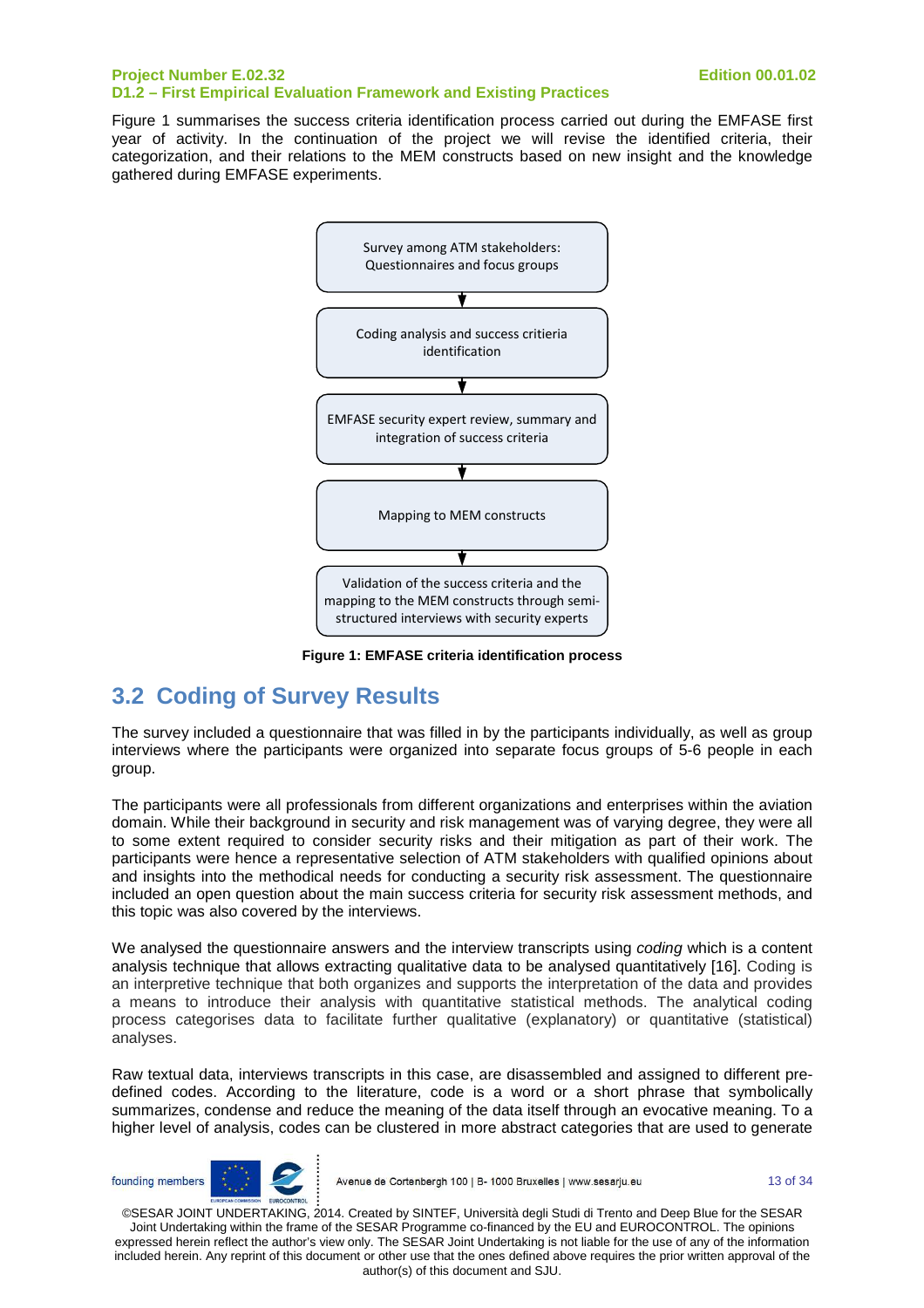a theory (grounded theory).The frequency of the occurrence of each code determines its salience, namely the importance of a code in a text, while correlating codes with each other (co-occurrence) is a way to understand how topics under debate are framed.

The coding process can be done manually, which can be as simple as highlighting different concepts with different colours, or fed into a software package. Qualitative software packages include, for example Atlas.ti, QDA Miner and NVivo. These programs do not supplant the interpretive nature of coding but rather are aimed at enhancing the analyst's efficiency at data storage/retrieval and at applying the codes to the data. Many programs offer efficiencies in editing and revising coding, which allow for work sharing, peer review, and recursive examination of data.

When coding is complete, the analyst prepares reports via a mix of summarizing the prevalence of codes, discussing similarities and differences in related codes across distinct original sources/contexts, and comparing the relationship between one or more codes.

The EMFASE coding analysis of survey with ATM stakeholders was conducted as follows.

- 1. We analysed the responses to the open question and the interview transcripts to identify the recurrent patterns (codes) about the success criteria for the security risk assessment methods. We used the Atlas.ti software package.
- 2. The identified codes were grouped by their similarity and classified into categories.
- 3. For each category we counted the number of statements as a measure of their relative importance.
- 4. We employed multiple coders working independently on the same data (typically two or even three) and then compared the results. This minimizes the chance of errors from coding and increases the reliability of results.

### **3.3 Identified Success Criteria**

Table 3 summarizes the main criteria reported by the professionals. We considered as the main identified criteria only the ones for which at least ten statements were made by the participants. Each of the criteria is explained in the next section, but we can observe here that while the main bulk of the statements fall into six main categories, the total share of other statements is significant (approx. 30%). This indicates some spread in the opinions of the ATM stakeholders. Some of the less frequent statements were considered as relevant by EMFASE security experts and thus introduced as well in the overall list of EMFASE success criteria that may be subject to empirical investigation.

The success criteria will be continuously validated and reviewed during the project lifecycle by expert judgment and by additional findings obtained during experiments.

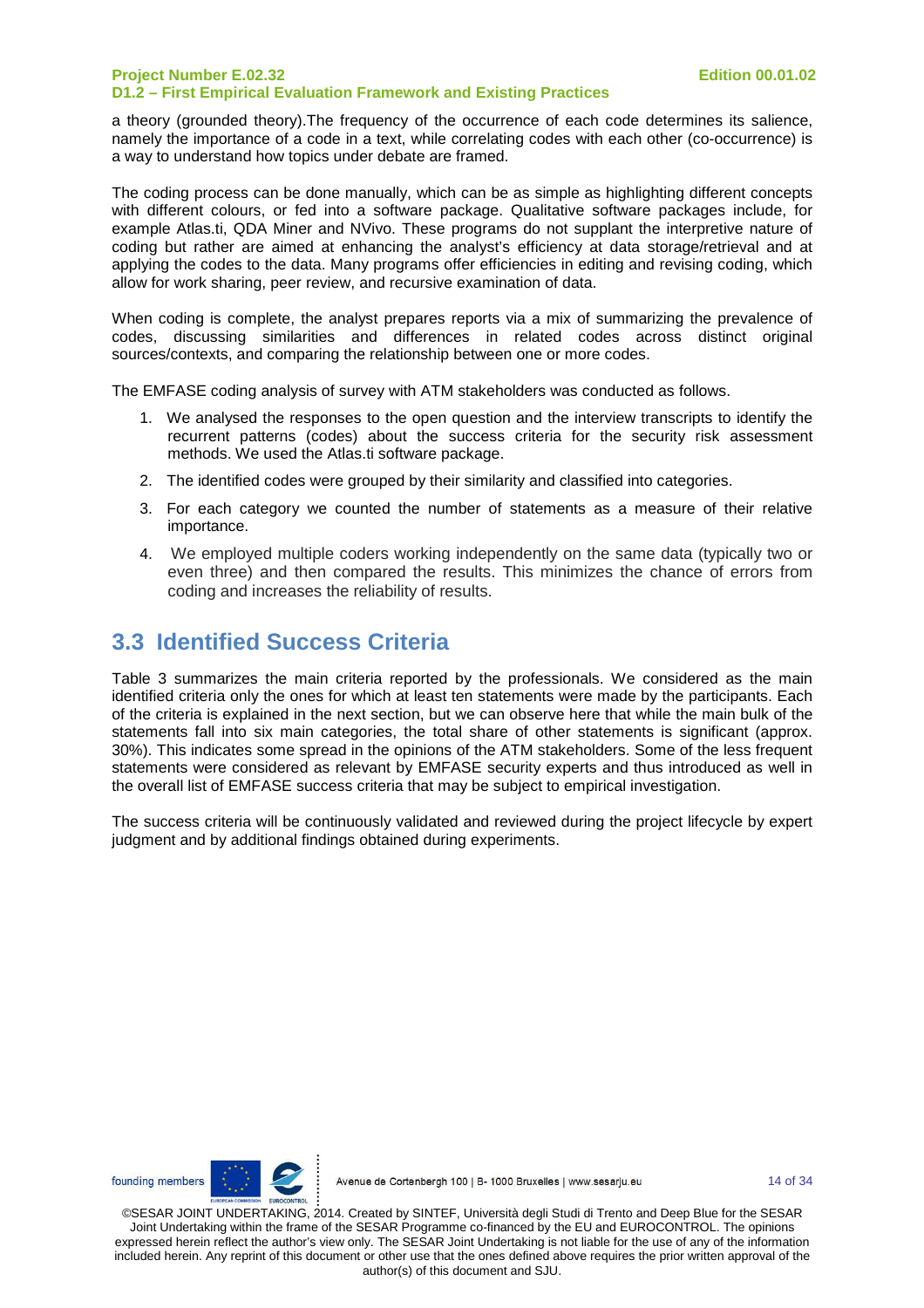| <b>Criterion</b>                           | N° of Statements |  |  |  |
|--------------------------------------------|------------------|--|--|--|
| Clear steps in the process                 | 28               |  |  |  |
| Specific controls                          | 24               |  |  |  |
| Easy to use                                | 19               |  |  |  |
| Coverage of results                        | 14               |  |  |  |
| Tool support                               | 13               |  |  |  |
| Comparability of results                   | 10               |  |  |  |
| <b>Others</b>                              |                  |  |  |  |
| Catalogue of threats and security controls | 8                |  |  |  |
| Time effective                             | 7                |  |  |  |
| Help to identify threats                   | 6                |  |  |  |
| Applicable to different domains            | 5                |  |  |  |
| Common language                            | 5                |  |  |  |
| Compliance                                 | 5                |  |  |  |
| Evolution support                          | 5                |  |  |  |
| Holistic process                           | 5                |  |  |  |
| Worked examples                            | 5                |  |  |  |
| Total                                      | 159              |  |  |  |

#### **Table 3: Occurrences of reported success criteria**

In our classification and evaluation of security risk assessment methods we will take into account all additional support that comes with each method. Some security risk assessment methods come with repositories of assets and controls, while other methods come with tools for risk modelling.

Guided by the identified criteria, EMFASE security experts identified further method features or artefacts that could contribute to fulfil the criteria. Some of these correspond to criteria identified also by the ATM stakeholders. They are additional properties/features of security risk assessment methods that can contribute to support one or more of the six main criteria identified by the professionals. This is an initial set of parameters, a more detailed description of which is presented in D1.1 [2], that is likely to be extended and/or revised during the course of the EMFASE project:

- Compliance with ISO/IEC standards
- Well-defined terminology
- Documentation templates
- Modelling support
- Visualization
- Systematic listing
- Practical guidelines
- Assessment techniques
- Lists and repositories
- Comprehensibility of method outcomes



Avenue de Cortenbergh 100 | B- 1000 Bruxelles | www.sesarju.eu

15 of 34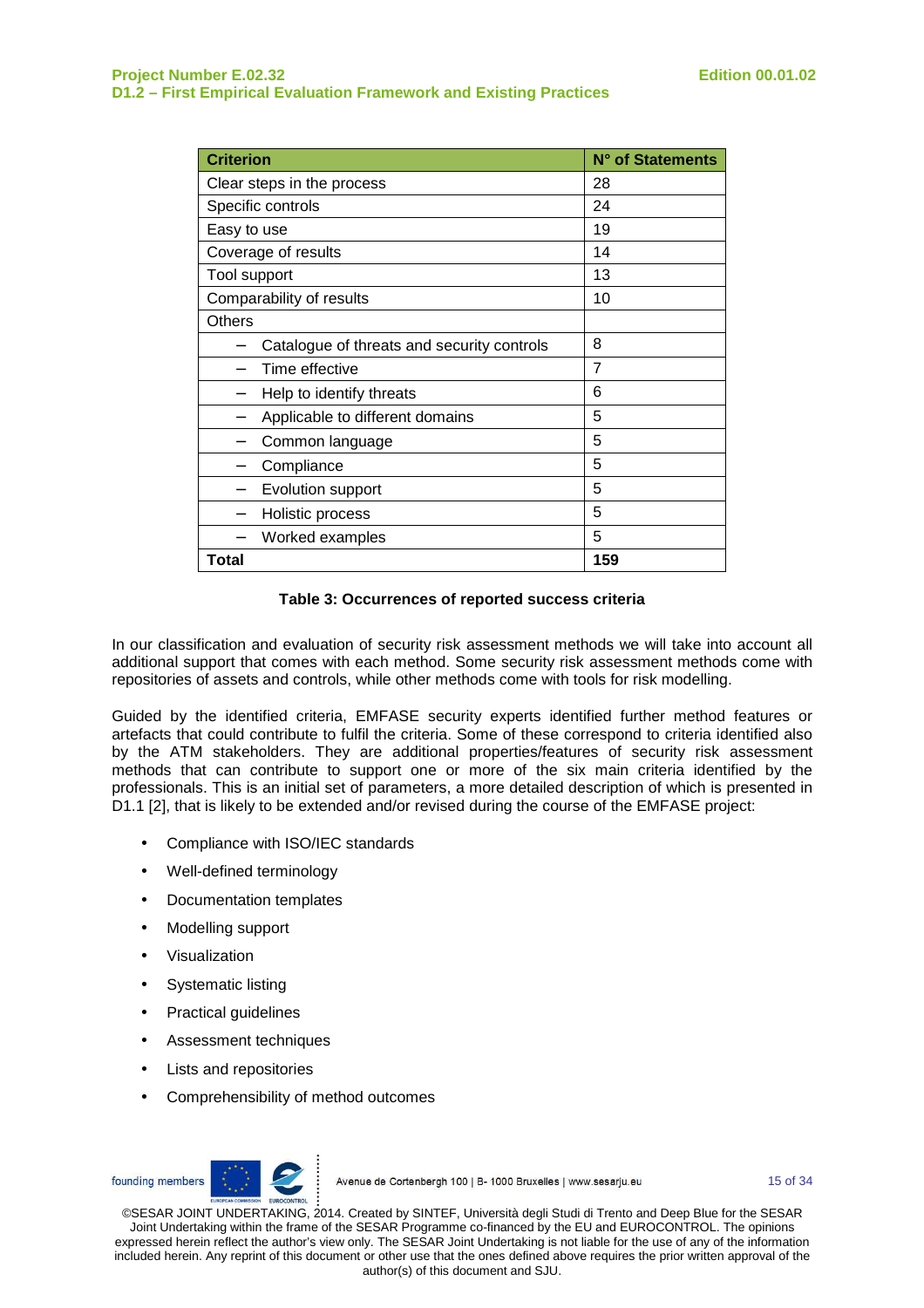In order to further structure the success criteria, EMFASE security experts aggregated the criteria and preliminarily categorized them into four main categories, namely process, presentation, results, and supporting material. These four categories are in turn used for structuring the EMFASE empirical framework. As a result the following classification is the initial and preliminary scheme for supporting the method evaluation in EMFASE; in the continuation of the project we will revise this scheme based on new insight, knowledge or further elements for extracting relevant criteria.

- **Process** 
	- o Clear steps in the process
	- o Time effective
	- o Holistic process
	- o Compliance with ISO/IEC standards

#### • **Presentation**

- o Easy to use
- o Help to identify threats
- o Visualization
- o Systematic listing
- o Comprehensibility of method outcomes
- o Applicable to different domains
- o Evolution support
- o Well-defined terminology
- **Results** 
	- o Specific controls
	- o Coverage of results
	- o Comparability of results

#### • **Supporting material**

- o Tool support
- o Catalogue of threats and security controls
- o Worked examples
- o Documentation templates
- o Modelling support
- o Practical guidelines
- o Assessment techniques

### **3.4 Success Criteria and Risk Assessment Methods Evaluation Model**

The EMFASE empirical framework uses the Method Evaluation Model (MEM) proposed by Moody [9]. Methods have no 'implicit' value, only pragmatic value; a method in general, and a risk assessment method in particular, does not describe any external reality, so it cannot be true or false, but rather effective or ineffective.

The objective of EMFASE evaluation should therefore not be to demonstrate that the method is correct but that it is rational practice to adopt the method based on its pragmatic success. The pragmatic success of a method is defined as "the efficiency and effectiveness with which a method achieves its objectives" [9]. Methods are designed to improve performance of a task; efficiency improvement is achieved by reducing the effort required to complete the task, whereas effectiveness is improved by improving the quality of the result.

In addition to being efficient and effective, a method can be successful only if it is actually used in practice. The Technology Acceptance Model that is incorporated in the MEM captures this dimension by the constructs of perceived ease of use, perceived usefulness and intention to use.



Avenue de Cortenbergh 100 | B- 1000 Bruxelles | www.sesarju.eu

16 of 34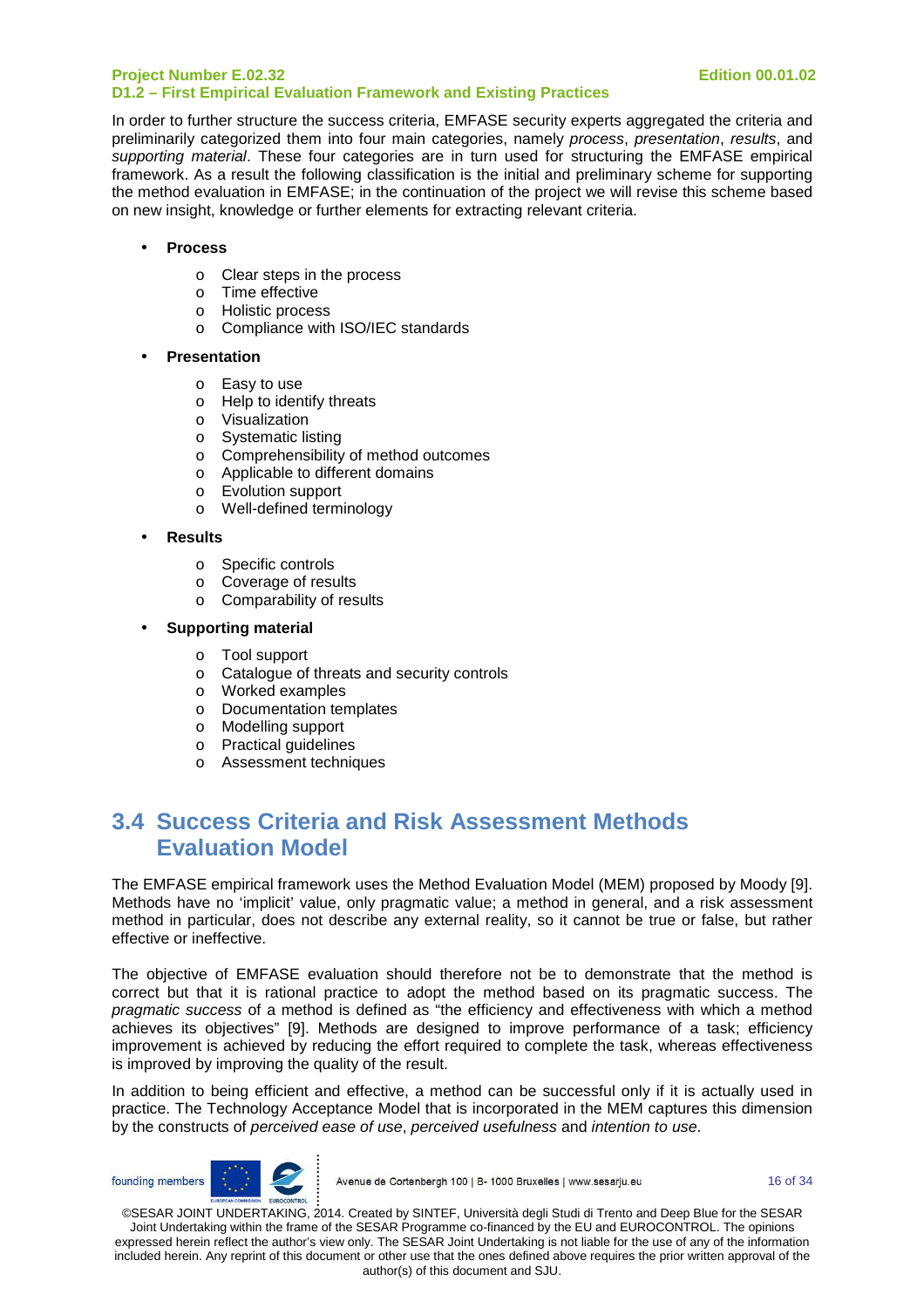Combining these aspects, Moody therefore argues that there are at least two dimensions of "success" that need to be considered, namely actual efficacy and adoption in practice. Actual efficacy is the pragmatic success of the method, i.e. the extent to which it improves the performance of the task in question. Adoption in practice is the extent to which the method is used in practice. These two dimensions are captured by the MEM as summarized in Figure 2. It consists of the following constructs.

- Actual efficiency: The effort required to apply a method
- Actual effectiveness: The degree to which a method achieves its objectives
- Perceived ease of use: The degree to which a person believes that using a particular method would be free of effort
- Perceived usefulness: The degree to which a person believes that a particular method will be effective in achieving its intended objectives
- Intention to use: The extent to which a person intends to use a particular method
- Actual usage: The extent to which a method is used in practice

The arrows between the constructs in Figure 2 depict the hypothesized causal relationships between the constructs. For example, perceived usefulness is determined by actual effectiveness and perceived ease of use. EMFASE investigates these constructs and causal relationships to understand which features or properties of SRA methods that may contribute to them.



**Figure 2: Method Evaluation Model** 

In Table 4 we give an overview of the relations between the identified criteria for the classification and evaluation of the security risk assessment methods and the MEM constructs we will evaluate during our experiments. A marked cell indicates that the supporting criterion/parameter may contribute to the fulfilment of the corresponding MEM constructs.

The EMFASE empirical studies are based on the identified success criteria, the MEM and the hypothesised relations between the criteria and the MEM constructs as presented in this section. In the next section we present our initial empirical framework for conducting such experiments.

founding members

Avenue de Cortenbergh 100 | B- 1000 Bruxelles | www.sesarju.eu

17 of 34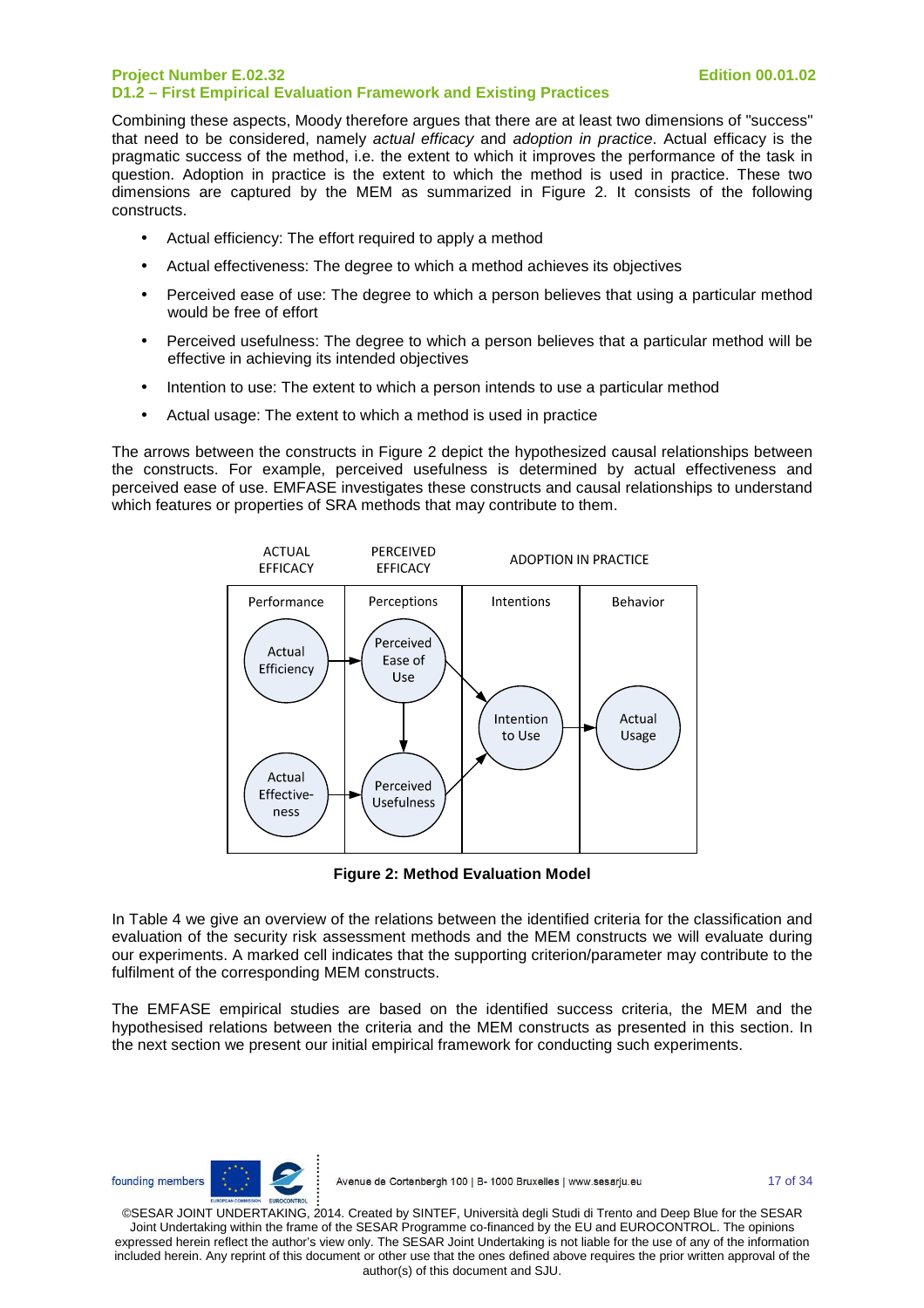|                                                 | <b>Success Constructs (MEM)</b>     |                              |                         |                       |  |  |
|-------------------------------------------------|-------------------------------------|------------------------------|-------------------------|-----------------------|--|--|
| <b>Supporting Criteria</b>                      | Perceived Ease of<br>Jse (PEOU)     | Jsefulness (PU)<br>Perceived | Actual Efficacy (AE)    | ntention to Use (ITU) |  |  |
|                                                 | $\overline{\mathsf{x}}$             |                              |                         |                       |  |  |
| Clear steps in the process<br>Specific controls |                                     | X                            | X                       |                       |  |  |
| Coverage of results                             |                                     | X                            |                         |                       |  |  |
| Tool support                                    |                                     | $\overline{\mathsf{x}}$      |                         |                       |  |  |
| Comparability of results                        | Χ                                   |                              |                         |                       |  |  |
| Catalogue of threats and security controls      | $\overline{\mathsf{x}}$             | X                            | X                       |                       |  |  |
| Time effective                                  | X                                   |                              |                         |                       |  |  |
| Help to identify threats                        |                                     | X                            |                         |                       |  |  |
| Applicable to different domains                 |                                     | X                            |                         |                       |  |  |
| Well defined terminology                        | X                                   |                              |                         |                       |  |  |
| Compliance with ISO/IEC standards               |                                     | X                            |                         |                       |  |  |
| Evolution support                               | X                                   |                              |                         |                       |  |  |
| Holistic process                                |                                     | X                            |                         |                       |  |  |
| Worked examples                                 | X                                   |                              |                         |                       |  |  |
| Documentation templates                         | $\overline{\mathsf{X}}$             |                              |                         |                       |  |  |
| Visualization                                   | X                                   | X                            | X                       |                       |  |  |
| Systematic listing                              | $\frac{\overline{X}}{\overline{X}}$ | $\overline{\mathsf{x}}$      | $\overline{\mathsf{x}}$ |                       |  |  |
| Modelling support                               |                                     |                              |                         |                       |  |  |
| Practical guidelines                            | $\overline{\mathsf{x}}$             |                              |                         |                       |  |  |
| Assessment techniques                           |                                     | X                            | X                       |                       |  |  |
| Comprehensibility of method outcomes            |                                     |                              |                         | X                     |  |  |

**Table 4: Supporting criteria and parameters in relation to the MEM success constructs** 

founding members



18 of 34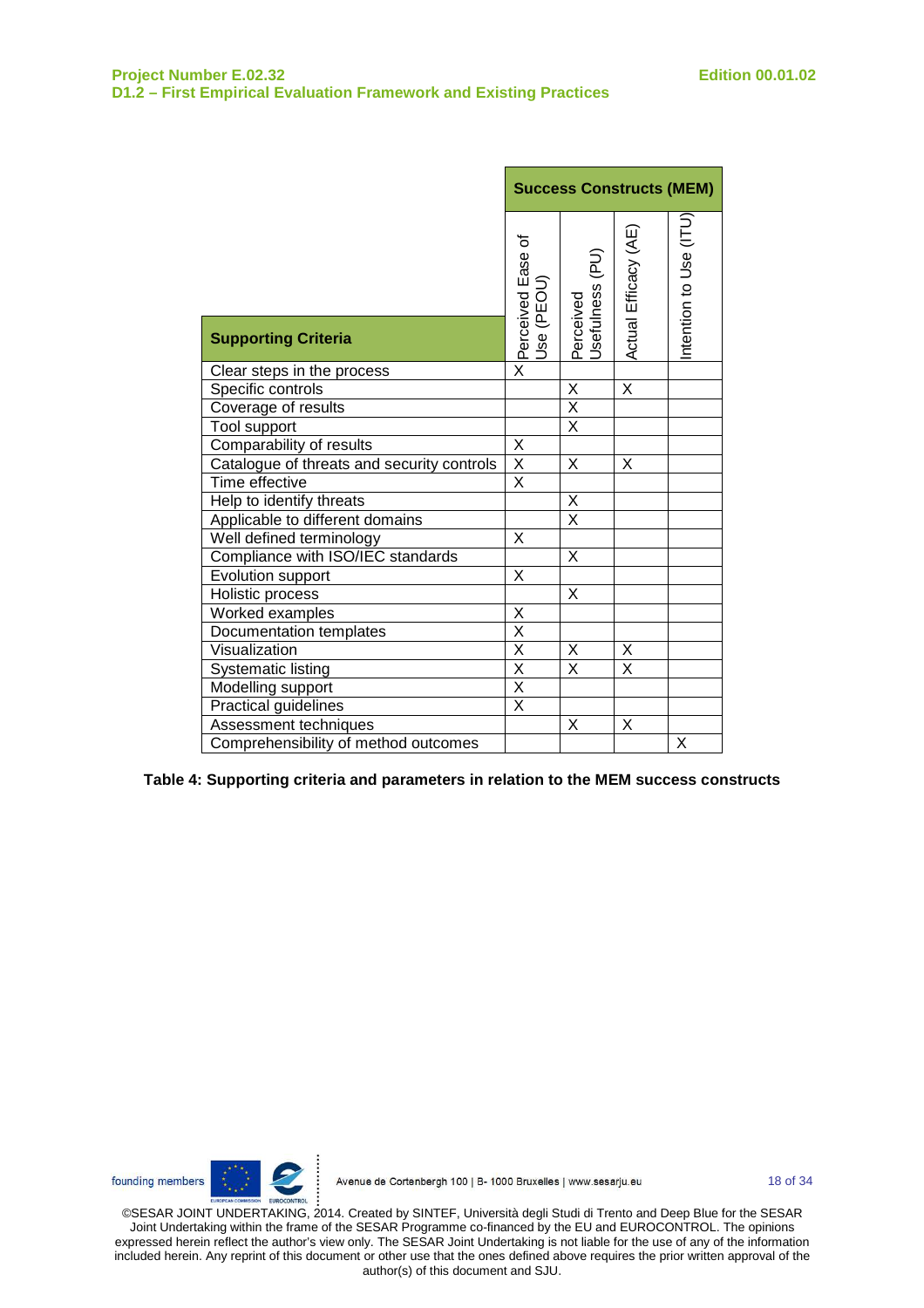# **4 The EMFASE Framework**

The objective of the framework is to support SESAR stakeholders in comparing two SRA methods and identify the preferred one with respect to the specific needs of the stakeholders for a specific security risk assessment. On the one hand the framework shall aid stakeholders in selecting the empirical studies or experiments that can be conducted in order to identify the preferred SRA method. On the other hand the framework is used by EMFASE to gather empirical data for providing guidance on which SRA methods or techniques to select given the stakeholder needs.

In the following we explain in Section 4.1 the purpose of the framework and who the main target group is. In Section 4.2 we relate the EMFASE framework to the security case of the ATM concept validation, which is relevant for both the E-OCVM [4] and the security reference material of SESAR project 16.06.02 [14]. In Section 4.3 we present our initial empirical framework, consisting of a framework scheme and a protocol for conducting the experiments.

### **4.1 Purpose and Target Group**

The intended target group of the EMFASE framework is SESAR personnel that are responsible for developing the security case for the ATM concept validation. Such personnel are typically developers of Operational Focus Areas (OFAs) or developers of Operational Concepts. As such the EMFASE framework can support SESAR stakeholders in addressing ATM security and to conduct the security activities as specified by SESAR ATM Security Reference Material provided by project 16.06.02 [14].

The current framework is the initial version, and it will be revised and further developed until M24 of the EMFASE project. The developments and revisions will be based on the empirical studies conducted by the project, including (semi-) controlled experiments and case studies (observations), complemented by surveys and literature studies.

The framework is designed to enable the comparison of two given SRA methods so as to select the preferred method based on the stakeholders' needs, as well as the resources available to conduct the security risk assessment. The framework is therefore not developed to judge the absolute "goodness" of one SRA method, but rather how successful one SRA method is relative to another.

In addition to the EMFASE empirical framework, the project will at M24 deliver a set of guidelines to aid stakeholders in selecting the SRA method or techniques that are suitable for specific needs. The guidelines will be based on the results of all of the empirical studies of the project over the two first years, as well as on the causal explanations that will be developed within Work Package 3. The target group of the EMFASE guidelines includes also Air Navigation Service Providers (ANSP) that should be able to use the guidelines to rate the suitability or success of an SRA method given the needs of the stakeholders. The guidelines will be presented as part of deliverable D1.3.

# **4.2 The Security Case of the E-OCVM**

Before introducing the initial version of the EMFASE empirical framework we describe here briefly how it relates to the security case of SESAR 16.06.02 and to the E-OCVM [4]. The Concept Lifecycle Model (CLM) of the E-OCVM is depicted in Figure 3. The figure includes the validation phases the initial ATM needs (V0) to the eventual decommissioning (V7). The scope of the E-OCVM includes the phases V1-V3 as shown in the figure.

In its current version, the E-OCVM does not include security engineering activities such as security requirements engineering or security architecture; to indicate its relevance we added it to the bottom of Figure 3. The E-OCVM specification states that the security case, which we have added to the top of the figure, "may and should be developed", but it is still not part of the concept validation.



Avenue de Cortenbergh 100 | B- 1000 Bruxelles | www.sesarju.eu

19 of 34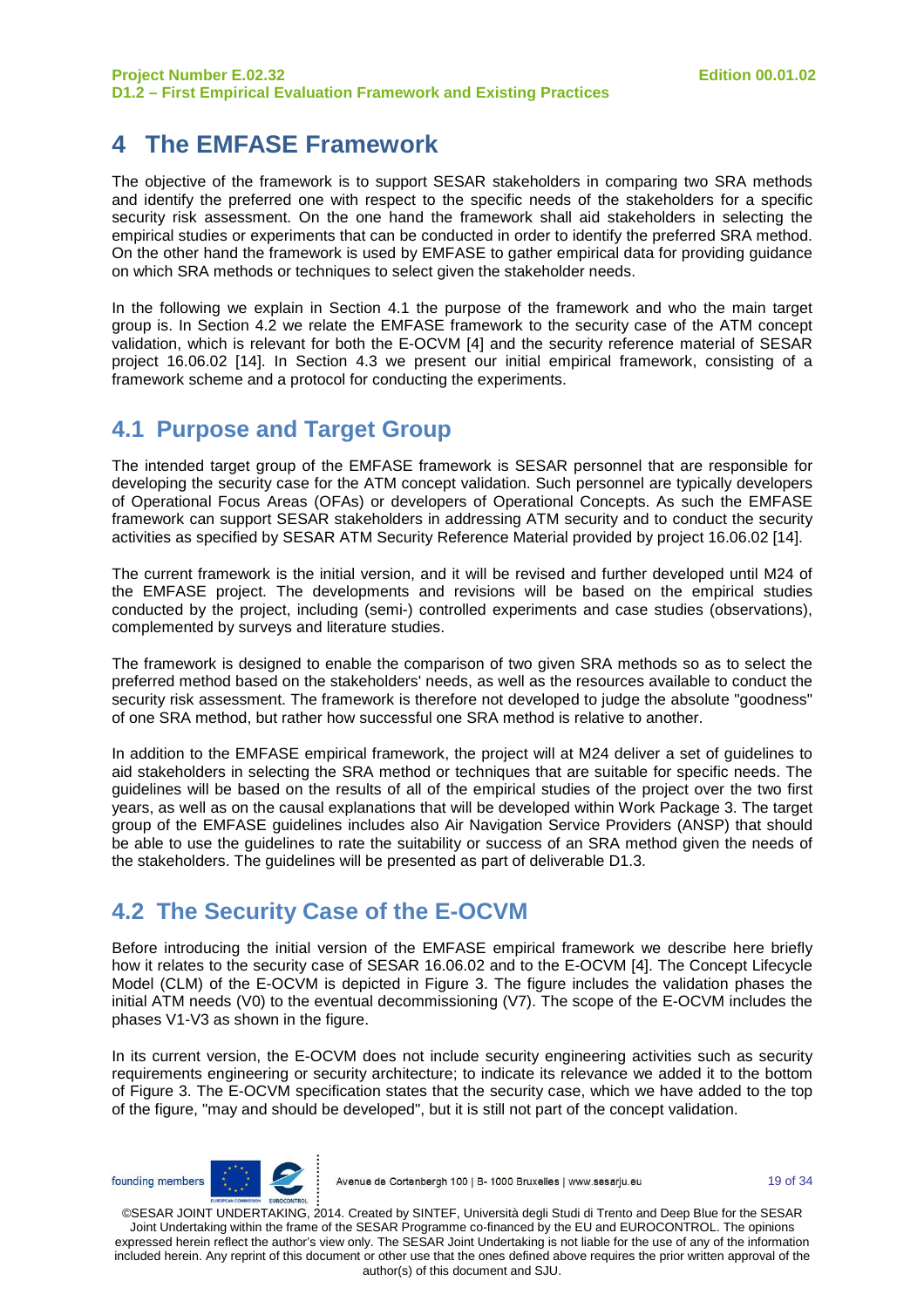

**Figure 3: Adding the Security Case to the E-OCVM** 

The Security Reference Material of SESAR 16.06.02 provides guidance on the security activities that OFAs shall perform to build such a security case and move on to the deployment phase. The security activities include conducting security risk assessments and identifying adequate security controls for unacceptable risks.

For the ATM security personnel to effectively and efficiently conduct the security risk assessments the security reference material and the E-OCVM should include guidance on which SRA methods to use. The EMFASE project has the potential to support the development of such guidance by the identification of the SRA techniques and supporting material that are adequate for building the security case. The EMFASE framework should moreover support ATM stakeholders in conducting their own empirical studies in order to select the SRA methods that fulfil the needs in validating security of operational concepts.

### **4.3 Empirical Framework**

In the following we first present the scheme of the EMFASE empirical framework, which includes the success criteria and the related MEM constructs. Subsequently we present and explain the EMFASE protocol for conducting the experiments.

### **4.3.1 Framework Scheme**

The scheme for the initial EMFASE empirical framework is shown in Table 5. In the following we explain its contents step by step.

The first column (**#**) refers to the EMFASE experiments that we have conducted or that are to come. The details of the experiment results will be presented in deliverable D2.2 at M18. A brief overview of



Avenue de Cortenbergh 100 | B- 1000 Bruxelles | www.sesarju.eu

20 of 34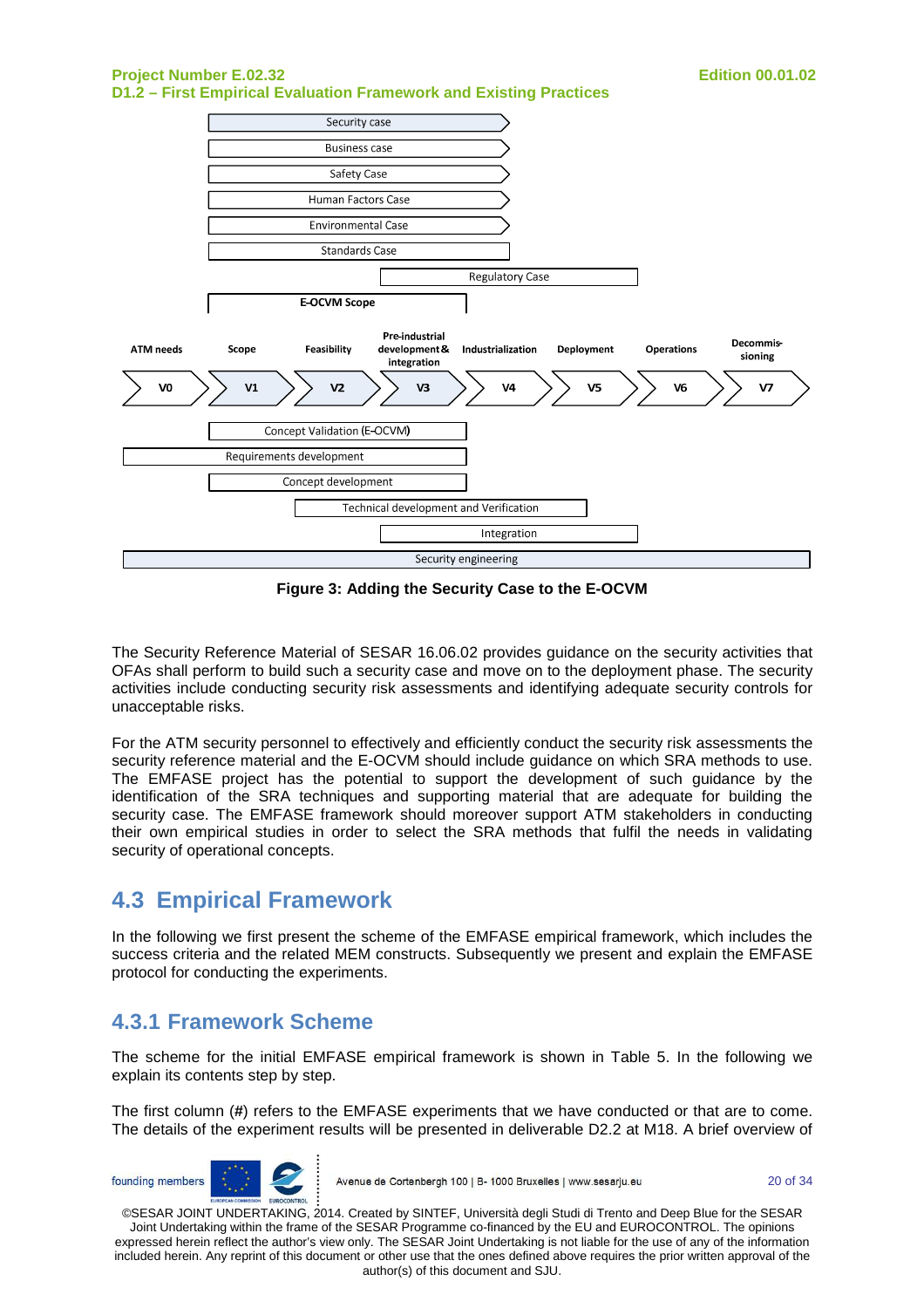the experiments is given in Section 5, including some results from the two first experiments. The fifth experiment is upcoming, but is currently being designed.

The second column (**type**) indicates whether or not the experiment is controlled (C). By "C-" we indicate that the experiment was only loosely controlled.

The **experiment context** describes characteristics of the experiment design. In our initial framework we have four such variables:

- Method experience: Indicates whether (Y) or not (N) the participants of the experiment have prior experience with the SRA methods object of study.
- Domain experience: Indicates whether (Y) or not (N) the participants of the experiment have experience from or background in the target system for the SRA.
- Model artefacts: Indicates whether the model artefacts, i.e. the documentation of risks and controls, are produced (Pd) by the participants during the experiments or provided (Pv) as part of the input material to the experiment.
- Time: Indicates whether the assigned/available time for the participants to complete the experiment tasks is varying (V) or fixed (F).

The **success variables** refer to the constructs of the MEM as shown in Figure 2 as well as to the identified SRA method success criteria. For each of the variables, experiments can be conducted to evaluate actual efficacy (A), perceived efficacy (P) or both (AP).

The **MEM** success variables are actual and perceived efficiency and effectiveness. For evaluating the actual effectiveness of an SRA method, experiments can be conducted in which the time is fixed. The actual effectiveness can then be evaluated by analysing the quality of the produced results. For evaluating the actual efficiency the quality is fixed instead. In that case, experiments are conducted to investigate the time that is required to conduct an SRA and reach a specific quality of results. The perceived effectiveness and efficiency can be investigated for both fixed and varying quality and time.

The remaining columns refer to the SRA success criteria presented in Section 3. As explained in that section we structured the success criteria by classifying them into four categories, namely process, presentation, results and supporting material. For each of the success criteria the framework and the scheme is a means to investigate whether it contributes to actual and/or perceived efficacy and to comprehensibility.

The **process** represents success criteria for the SRA process. The **presentation** concerns how the SRA results are presented and documented by using a given SRA. Visualisation refers to the suitability of the presentation format for specifying, analysing and understanding specific parts of an SRA, such as relations between specific threats, vulnerabilities and controls. It moreover refers to the suitability of the presentation for providing an overall view and understanding of the full results from an SRA for a given target of analysis. The *systematic listing* refers to the suitability of the presentation for listing, systematising, or sorting the SRA results, for example for information retrieval or categorisation. The comprehensibility refers to the extent to which risk documentation is understandable to end users and other stakeholders. The **supporting material** refers to any support that comes with an SRA, including tools, guidelines, work examples and catalogues of threats, vulnerabilities, controls, etc. In our scheme we have investigated catalogues, where specific catalogues are developed for a specific domain (such as ATM) and *generic catalogues* are domain independent. Note that we do not have a separate column for **results** since these are the method outcomes that are evaluated using the MEM constructs of efficiency and effectiveness, as well as comprehensibility.

founding members

Avenue de Cortenbergh 100 | B- 1000 Bruxelles | www.sesarju.eu

21 of 34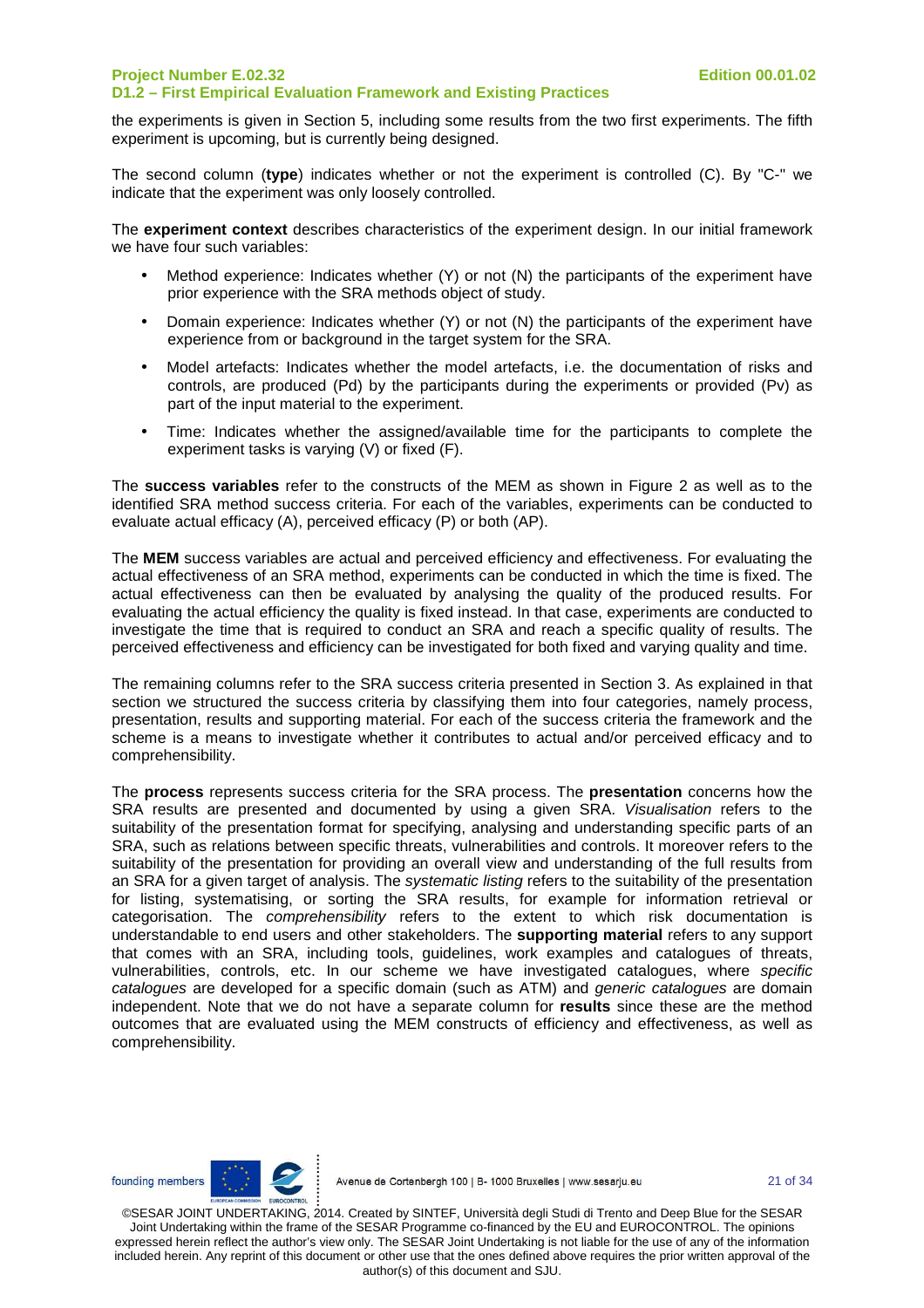|                | <b>Type</b>  |                      |                      |                    |            | <b>Experiment</b> |                |                     |               |                    | <b>Success variables</b>      |                       |                   |  |
|----------------|--------------|----------------------|----------------------|--------------------|------------|-------------------|----------------|---------------------|---------------|--------------------|-------------------------------|-----------------------|-------------------|--|
| #              |              | context              |                      |                    | <b>MEM</b> |                   | <b>Process</b> | <b>Presentation</b> |               |                    | <b>Supporting</b><br>material |                       |                   |  |
|                |              | experience<br>Method | experience<br>Domain | artefacts<br>Model | Time       | Efficient         | Effective      | Clear Process       | Visualization | Systematic listing | Comprehensibility             | catalogue<br>Specific | Generic catalogue |  |
| 1              | $C -$        | N                    | N                    | Pd                 | F          | P                 | <b>AP</b>      | $\mathsf{P}$        |               |                    |                               |                       | $\mathsf{P}$      |  |
| $\overline{2}$ | $\mathsf{C}$ | $\mathsf{N}$         | N.                   | Pd                 | F          | P                 | <b>AP</b>      | P                   |               |                    |                               | <b>AP</b>             | <b>AP</b>         |  |
| $\mathbf{3}$   | $\mathsf{C}$ | N                    | Y                    | Pd                 | F          | P                 | <b>AP</b>      | P                   |               |                    |                               | <b>AP</b>             | <b>AP</b>         |  |
| 4              | $\mathsf{C}$ | N                    | Y                    | Pd                 | F          | P                 | <b>AP</b>      | P                   |               |                    |                               |                       | P                 |  |
| 5              | $\mathsf C$  | $\mathsf{N}$         | Y                    | Pv                 | F          |                   |                |                     | <b>AP</b>     | <b>AP</b>          | <b>AP</b>                     |                       |                   |  |

#### **Table 5: Framework scheme**

The rows in Table 5 give an overview of the EMFASE experiments and how each of them is instantiated in the scheme. For cells that are unmarked the corresponding MEM variable or success criterion was irrelevant or not investigated. For further details about the experiments and the details the reader is referred to Section 5.

The participants of experiment 1 and 2 were MSc students, whereas the participants of experiment 3 and 4 were professionals. In all these experiments the time was fixed. Experiment 5 is currently being designed and will be conducted during the autumn of 2014 with MSc students as participants. In this experiment we will investigate comprehensibility of risk documentation by comparing graphs and tables. The graphs and tables are risk model artefacts that in this experiment will be provided to the participants.

### **4.3.2 An Empirical Protocol to Compare Two SRA Methods**

In this section we present an empirical protocol that can be applied to conduct empirical studies to compare two security risk assessment methods with respect framework scheme and to the success criteria identified in Section 3. This protocol was used in conducting the EMFASE experiments that have been completed so far, namely experiment 1 through 4.

Conceptually, the protocol is divided in two parallel streams that are merged in time as shown in Figure 4:

- The **execution stream** is the actual execution of the experiment in which the methods are applied and its results are produced and validated;
- The **measurement stream** gathers the quantitative and qualitative data that will be used to evaluate the methods.

Each stream is divided into three phases: Training, Application and Evaluation. We introduce each stream later in this section.

Three types of actors are necessary to execute the protocol (besides the researchers): method designers, domain experts, and participants. Method designers are the methods' inventors. Their main responsibility is to train participants in the method and to answer participants' questions during

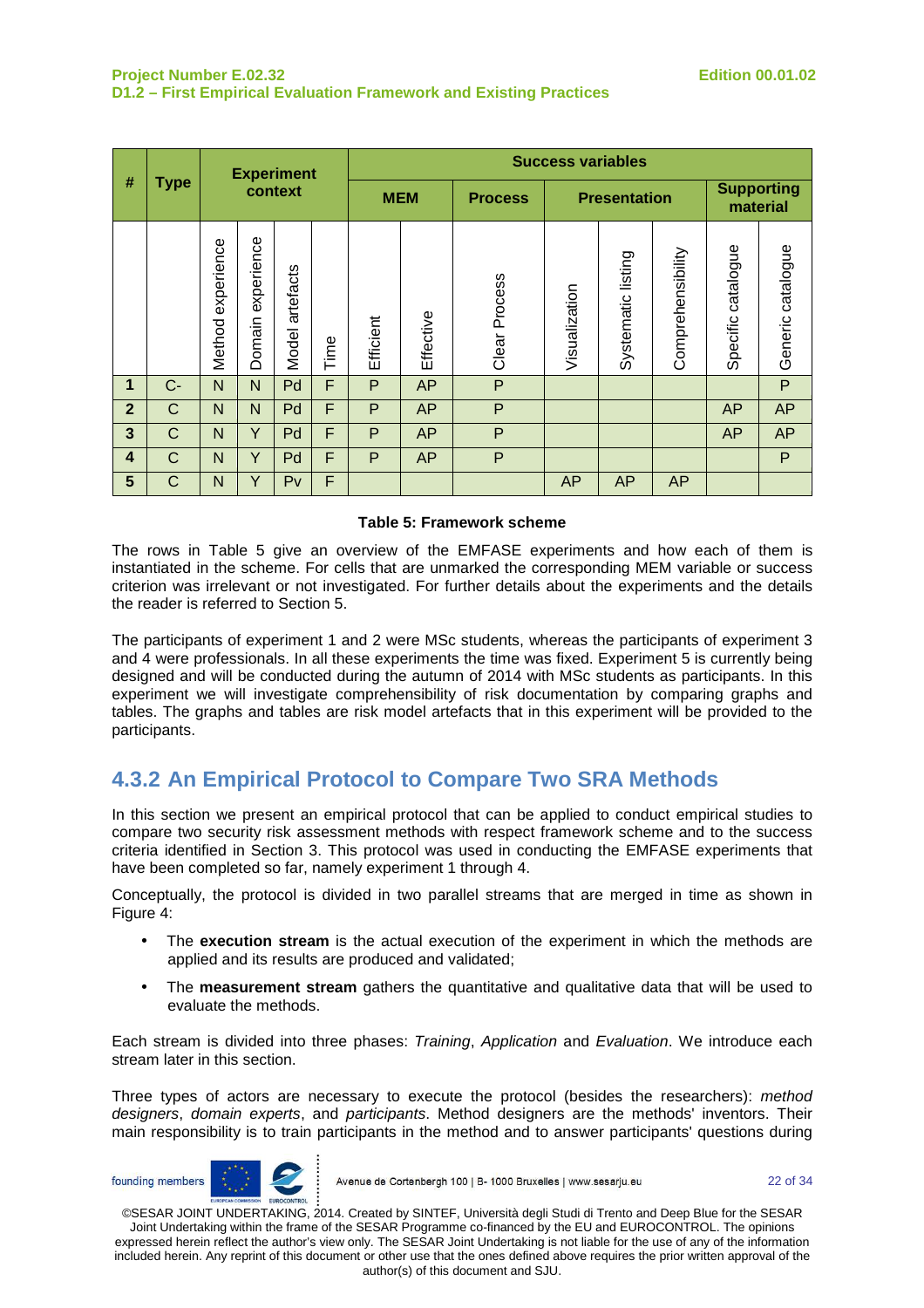the Application phase. They evaluate group reports to determine if the method has been applied correctly. Domain experts are usually industrial partners who introduce the application scenario to the participants. They evaluate the quality of the threats and security controls produced by each group of participants.



### **Figure 4: Empirical protocol to compare two SRA methods**

The domain experts are also available during the Application phase to answer possible questions that the participants may raise during the SRA. Participants have to identify threats and security controls for an application scenario using the assigned method.

### **4.3.2.1 The Protocol's Execution Stream**

**Training**. The goal of this phase is to train participants on the methods and the application scenarios.

- **E1** Participants attend lectures on the industrial application scenarios by the domain expert or by a trusted proxy.
- **E2** Participants attend lectures about the method by the method inventor or by a trusted proxy.

The first step targets the threat to conclusion validity related to the bias that might be introduced by previous knowledge of the participants on the scenario. The domain expert provides to the group a uniform focus and target for the security risk assessment. The rationale of the second step is to limit the threat to internal validity related to the implicit bias that might be introduced by having to train participant in one's own method as well as a competitor's method.

**Application**. The goal of this phase is to let the participants learn the method by applying it to the application scenario. The following two steps are therefore repeated at least a couple of times.

- **E3n** Participants work in groups and apply the method to analyse the application scenarios.
- **E4n** Groups give a short presentation about the preliminary results of the method application and receive feedback.



Avenue de Cortenbergh 100 | B- 1000 Bruxelles | www.sesarju.eu

23 of 34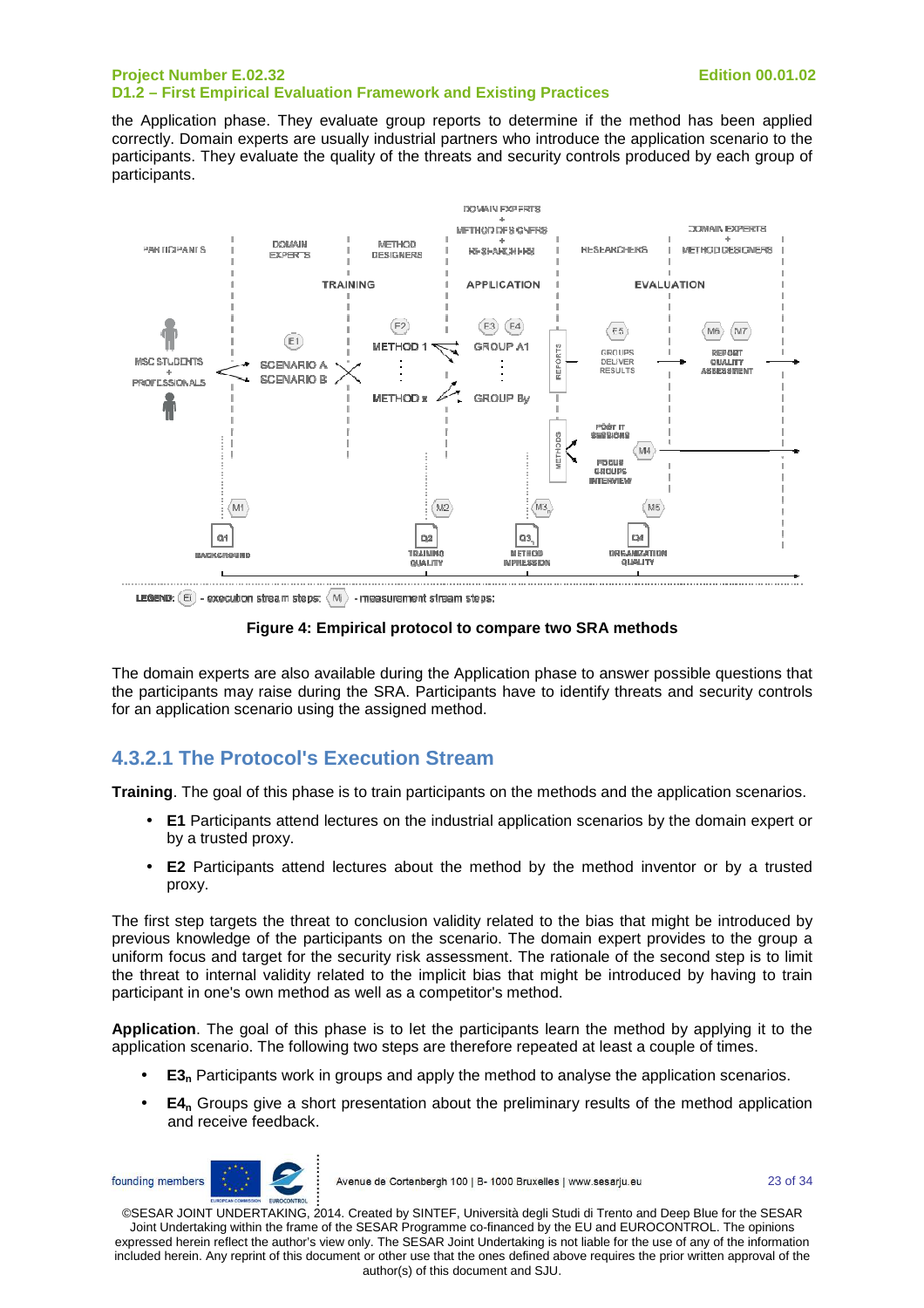These steps address one of the major threats to internal validity, namely that the time spent in training participants was too short for them to be able to effectively apply the method. To mitigate this threat we have asked method designers and domain experts to be available to answer questions that participants may raise during the application of the methods. Further, step E3 should last at least two days of continuous work. The group presentation in E4 captures a phenomenon present in reality: meeting with customers in order to present progress and gather feedback. Participants may adjust their work along the received feedback. We do not consider this a bias because it is precisely what happens in reality. We considered the benefit for external validity greater than the threat to conclusion validity.

**Evaluation**. The goal of this phase is to collect the participants' results for evaluating the actual effectiveness of the methods.

• **E5** Groups deliver a presentation of the highlights and a final report documenting the application of the methods and the security analysis results.

### **4.3.2.2 The Protocol's Measurement Stream**

**Training**. During this phase we capture the baseline knowledge of the participants (a possible confounding variable) and their initial understanding of the method (how easy/hard it seems to be).

- **M1** Participants are administered a questionnaire to collect information about their level of expertise in requirement engineering, security and on other methods they may know (Q1).
- **M2** Participants are distributed a post-training questionnaire to determine their initial perception of the methods and the quality of the tutorials (Q2).

The first step targets the threat to internal validity represented by participants' previous knowledge of the other methods. Collecting the background information about participants we control whether the participants have the same background and whether they have prior knowledge about methods under evaluation.

**Application**. The goal of this phase is to measure how the participants' perception of the methods changes the more they get acquainted with it.

• **M3n** Participants are requested to answer a post-task questionnaire about their perception of the method  $(Q3<sub>n</sub>)$  after each application session.

**Evaluation**. The goal of this phase is twofold. First, we validate whether the groups of participants have applied the method correctly and identified threats and security controls that are specific for the scenarios. Second, we collect the participant's perception and feedback on the methods through postit note sessions and focus group interviews.

- **M4** Participants are divided in groups based on the assigned method. They are involved in focus group interviews where they are asked questions on their perception of the methods. A separate post-it note session is run with each group. In each session, the groups perform the following activities:
	- Post-it Notes. Each member of the group is requested to annotate on post-it notes 5 positive and 5 negative aspects of the applied method.
	- Post-it Notes Grouping and Prioritization. Each group has to hang the post-it notes on a wall and group notes that reports similar opinions about the aspects of the method. Once grouped, the post-it notes have to be listed in order of importance.
- **M5** Participants are requested to answer a post-task questionnaire about the quality of empirical study's organization (Q4).
- **M6** Method designers evaluate group reports. The method designers evaluate the quality of the method application. The level of quality is on a four item scale: Unclear (1), Generic (2), Partial (3) and Total (4).



Avenue de Cortenbergh 100 | B- 1000 Bruxelles | www.sesarju.eu

24 of 34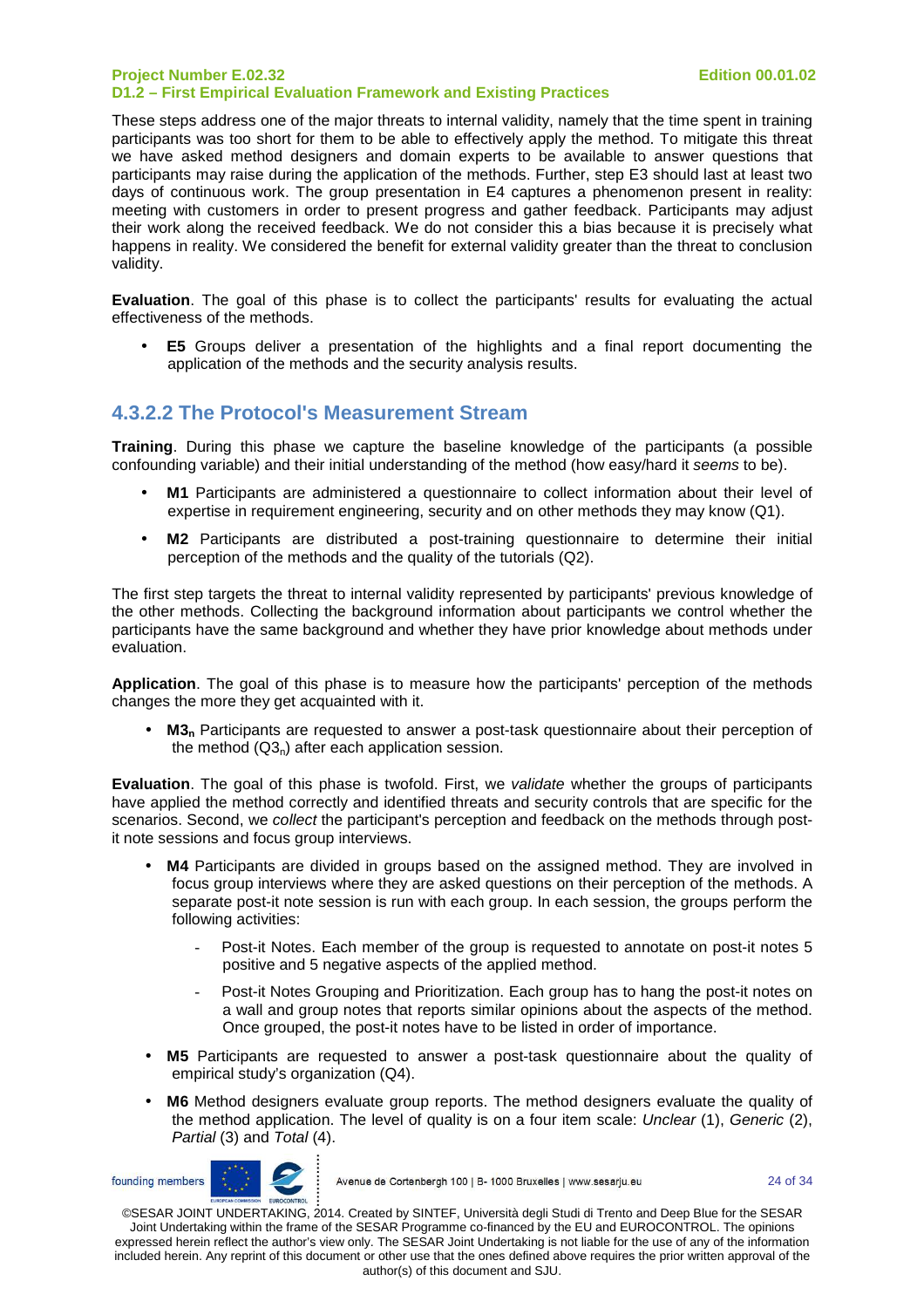• **M7** Domain experts evaluate group reports. The domain experts assess the quality of the threats and security controls. The level of quality scale is the same as in M6.

The last two steps address two issues that may affect both conclusion and construct validity. Any method can be effective if it does not need to deliver useful results for a third party (hence the evaluation by the domain expert). It can also be properly easy to use if participants do not follow it (hence the evaluation by the method designer).

founding members



25 of 34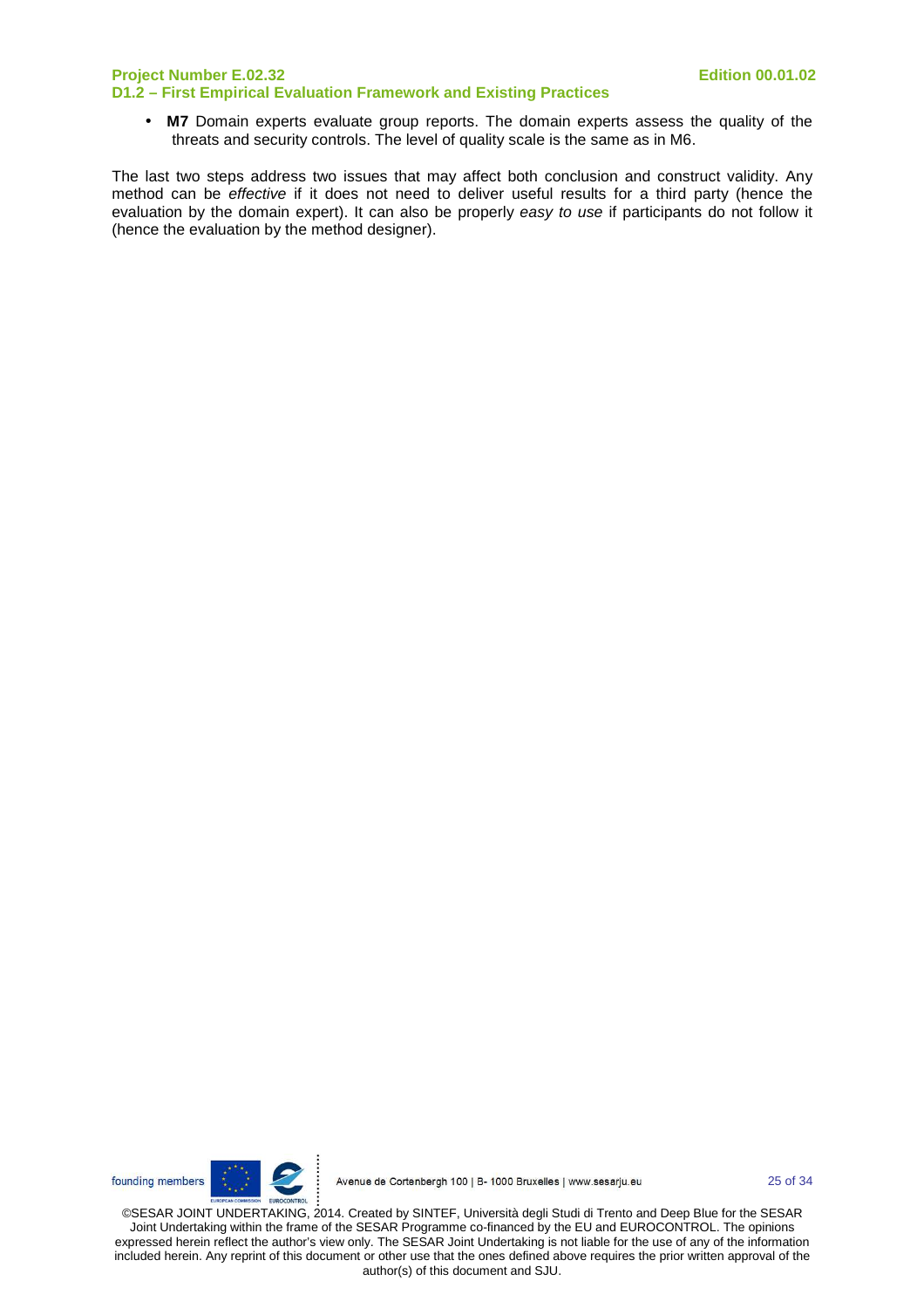# **5 Overview of EMFASE Empirical Studies**

In this section we describe the empirical studies that we have conducted in EMFASE following the empirical protocol described in Section 4.3.2. As shown in Figure 5, we have conducted two types of empirical studies. The first type aims to evaluate and compare textual and visual methods for security risk assessment with respect to their actual effectiveness in identifying threats and security controls and participants' perception. The second type of studies focuses on assessing the impact of using catalogues of threats and security controls on the actual effectiveness and perception of security risks assessment methods. Both type of studies have been first conducted with MSc students and then with professionals. In what follows we provide an overview only of the empirical studies conducted with MSc students. We will provide a detailed description of all the conducted empirical studies in EMFASE deliverable D2.2 – First Evaluation Report.



**Figure 5: Empirical studies timeline** 

### **5.1 Evaluating and Comparing Visual and Textual Methods**

The experiment involved 29 MSc students who applied both methods to an application scenario from the Smart Grid domain**.** CORAS [7] was selected as instance of a visual method, and EUROCONTROL SecRAM [3] as instance of a textual method.

### **5.1.1 Experimental Procedure**

The experiment was performed during the Security Engineering course held at University of Trento from September 2013 to January 2014. The experiment was organized in three main phases:

- **Training.** Participants were given a 2 hours tutorial on the Smart Grid application scenario and a 2 hours tutorial on visual and textual methods. Subsequently the participants were administered a questionnaire to collect information about their background and their previous knowledge of other methods, and they were assigned to different security facets based on the experimental design.
- **Application.** Once trained on the Smart Grid scenario and the methods, the participants had to repeat the application of the methods on two different facets: Network and Database and Web Application Security. For each facet the participants:
	- o Attended a two hours lecture on the threats and possible security controls specific to the facet, but not concretely applied to the scenario.
	- Had 2.5 weeks to apply the assigned methods to identify threats and security controls specific for the facet.
	- Gave a short presentation about the preliminary results of the method application and received feedback.
	- o Had one week to deliver an intermediate report to get feedback.

At the end of the course in mid-January 2014 each participant submitted a final report documenting the application of the methods on the two facets.



Avenue de Cortenbergh 100 | B- 1000 Bruxelles | www.sesarju.eu

26 of 34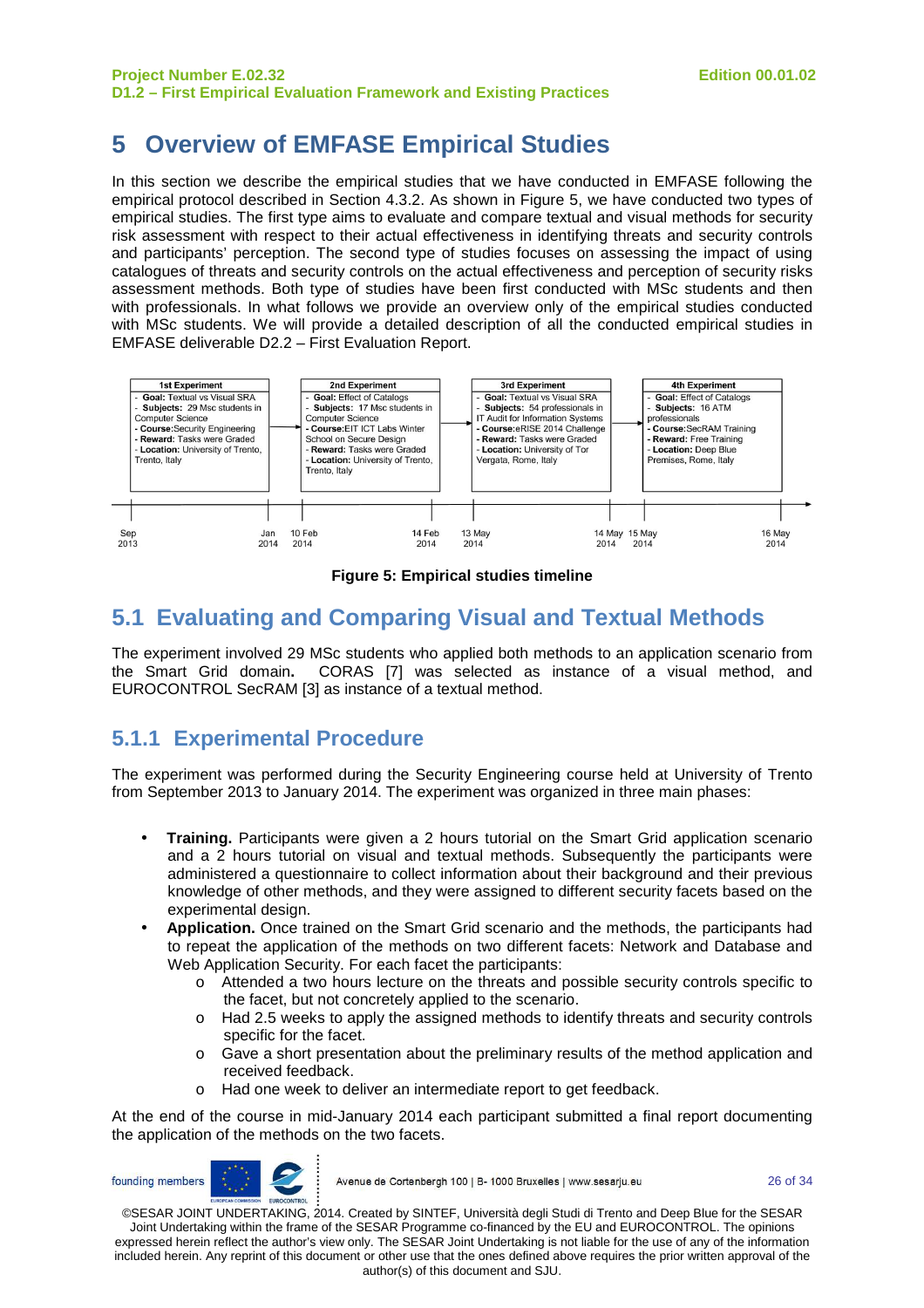**Evaluation**. In this phase the participants provided feedback on the methods through questionnaires and interviews. After each application phase the participants answered an online post-task questionnaire to provide their feedback about method. The Technology Acceptance Model (TAM) inspired the post-task questionnaires [9]. To prevent participants from "auto-pilot" answering, 15 out of 31 questions were given with the most positive response on the left and the most negative on the right. In addition, after final report submission each participant was interviewed for half an hour by one of the experimenters to investigate which are the advantages and disadvantages of the methods. The interview guide contained open questions about the overall opinion of the methods, whether the methods help in identification of threats and security controls and about the methods' possible advantages and disadvantages. The interview questions were the same for all the interviewees.





### **5.1.2 Experimental Results**

Since a method is effective based not only on the quantity of results, but also on the quality of the results that it produces, we asked two domain experts to independently evaluate each individual report. To evaluate the quality of threats and security controls the experts used a four item scale: Unclear (1), Generic (2), Specific (3) and Valuable (4). We evaluated the actual effectiveness of methods based on the number of threats and security controls that were evaluated as Specific or Valuable by the experts. In what follows, we will compare the results of all methods' applications with the results of those applications that produce specific threats and security controls.

**Actual Effectiveness**. Figure 6 (left) shows that the textual method is better than the visual one in identifying threats. But the results of the Friedman test do not show any significant differences in the number of threats among both all (Friedman test returned  $p$ -value = 0.57) and specific threats (Skillings–Mack test returned  $p-value = 0.17$ ). In contrast, Figure 6 (right) shows that the visual and textual method produce the same number of security controls. This is attested also by the results of statistical tests, which show there is no statistically significant difference in the number of security controls of any quality (Friedman test returned  $p$ -value = 0.57) and specific security controls (ANOVA test returned  $p$ -value = 0.72). Thus, we can conclude that there is no difference in the actual effectiveness of the visual and textual method for security risk assessment.

**Participants' Perception**. The average of responses shows that participants preferred the visual method over the textual method with statistical significance (Mann-Whitney test returns  $Z = -5.24$ , pvalue =  $1.4 * 10^{-7}$ , es = 0.21).

**Perceived Ease of Use**. The visual method is better than the textual with respect to overall Perceived Ease of Use and the difference is statistically significant (Mann-Whitney test returns Z= -4.21, p-value  $= 2 * 10^{-5}$ , es = 0.38). But we cannot rely on this result because homogeneity of variance assumption is not met.



Avenue de Cortenbergh 100 | B- 1000 Bruxelles | www.sesarju.eu

27 of 34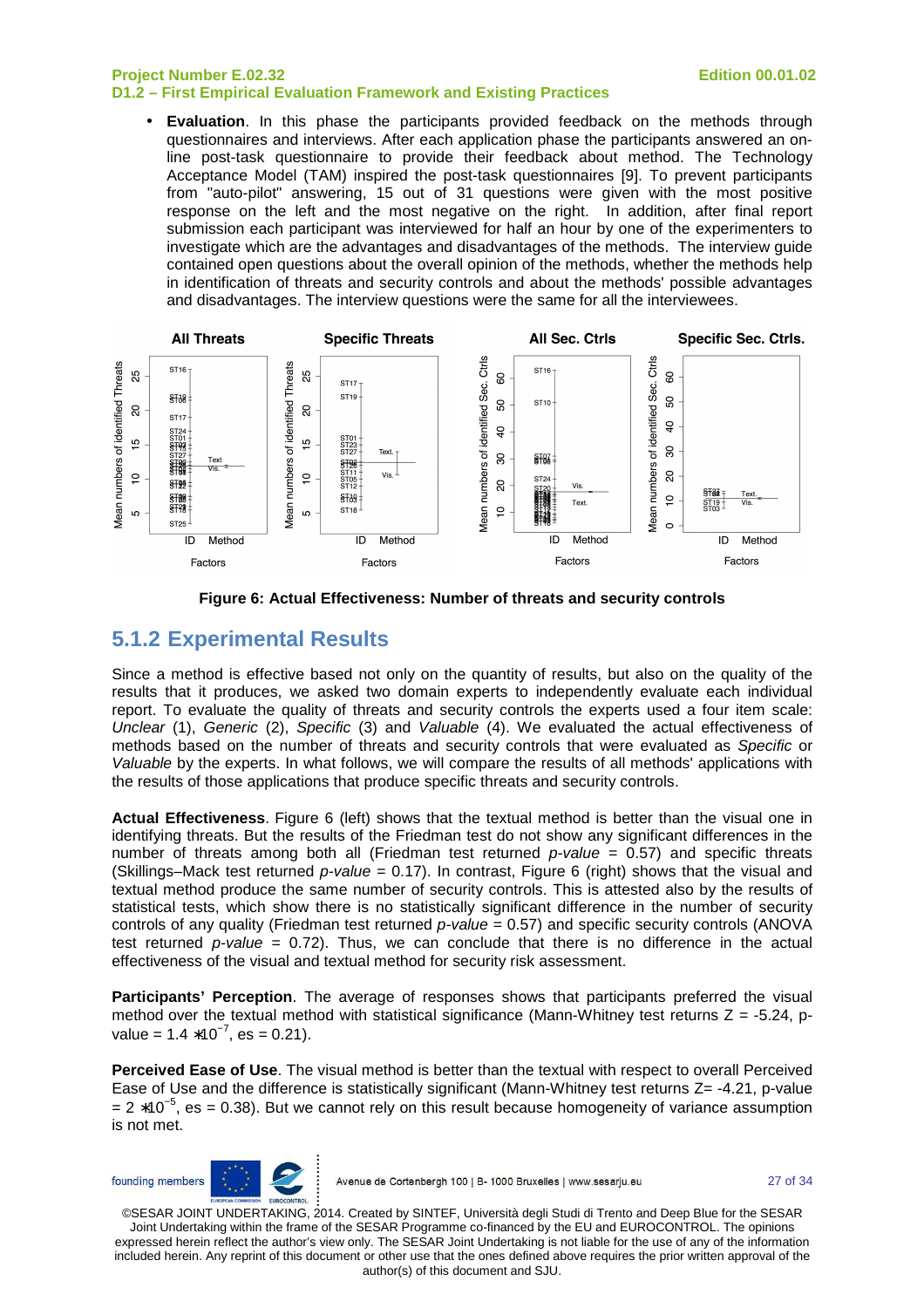**Perceived Usefulness**. The visual method is better than the textual with respect to Perceived Usefulness with statistical significance (Mann-Whitney test returns  $Z = -2.39$ , p-value = 1.7  $* 10^{-2}$ , es = 0.15).

**Intention to Use**. The visual method is better than the textual with respect to overall Intention to Use with statistical significance (Mann-Whitney test returns  $Z = -2.05$ , p-value =  $3.9 * 10^{-2}$ , es = 0.16).

Thus we can conclude that overall the visual method is preferred over the textual one with statistical significance. The difference in the perception of the visual and textual methods can be likely explained by the differences between the two methods. Diagrams in visual method help participants in identifying threats and security controls because they give an overview of the assets and of possible threats agents and possible threat scenarios they initiate against the assets, while the identification of threats in the textual method is not facilitated by the use of tables. In fact, using tables makes it difficult to keep the link between assets and threats. Also, lower effectiveness and perception of the textual method can be explained by a poor worked example illustrating method application, and by the lack of software that supports the creation of the tables generated by the textual method.

### **5.2 Evaluating the Effect of Using Catalogues of Threats and Controls**

The goal of this empirical study was to evaluate the effect of one of the success criteria that emerged from the focus group interviews with ATM professionals, namely the use a catalogue of threats and security controls. In particular we evaluated the effect of using domain-specific and generic catalogues of threats and security controls on the effectiveness and perception of SESAR SecRAM [13]. The experiment involved 18 MSc students who were divided into 9 groups: half of them applied SESAR SecRAM with the domain-specific catalogues and the other half with the generic catalogues. Each group had to conduct a security risk assessment of the Remotely Operated Tower (ROT) operational concept.

### **5.2.1 Experimental Procedure**

The experiment was held in February 2014 and organized in three main phases:

- **Training.** The participants were administered a questionnaire to collect information about their background and previous knowledge of other methods. Then they were given a tutorial by a domain expert on the application scenario of the duration of 1 hour. After the tutorial the participants were divided into groups and received the method tutorial and one of two sets of catalogues of threats and security controls. In addition, the participants of the groups that used the domain-specific catalogues signed a Non-Disclosure Agreement because the catalogues are confidential for EUROCONTROL. The participants were given a tutorial on the method application of the duration of 8 hours spanned over 2 days. The tutorial was divided into different parts. Each part consisted of 45 minutes of training of a couple of steps of the method, followed by 45 minutes of application of the steps and 15 minutes of presentation and discussion of the results with the expert.
- **Application.** Once trained on the application scenario and the method, the participants had at least 6 hours in the class to reuse their security risk assessment with the help of catalogues. After the application phase participants delivered their final reports.
- **Evaluation.** Participants were administered a post-task questionnaire to collect their perception of the method and the catalogues. Three domain experts assessed the quality of threats and controls identified by the participants.

### **5.2.2 Experimental Results**

To avoid bias in the evaluation of SESAR SecRAM and of the catalogues, we asked three experts in security of ATM domain to assess the quality of threats and security controls identified by the



Avenue de Cortenbergh 100 | B- 1000 Bruxelles | www.sesarju.eu

28 of 34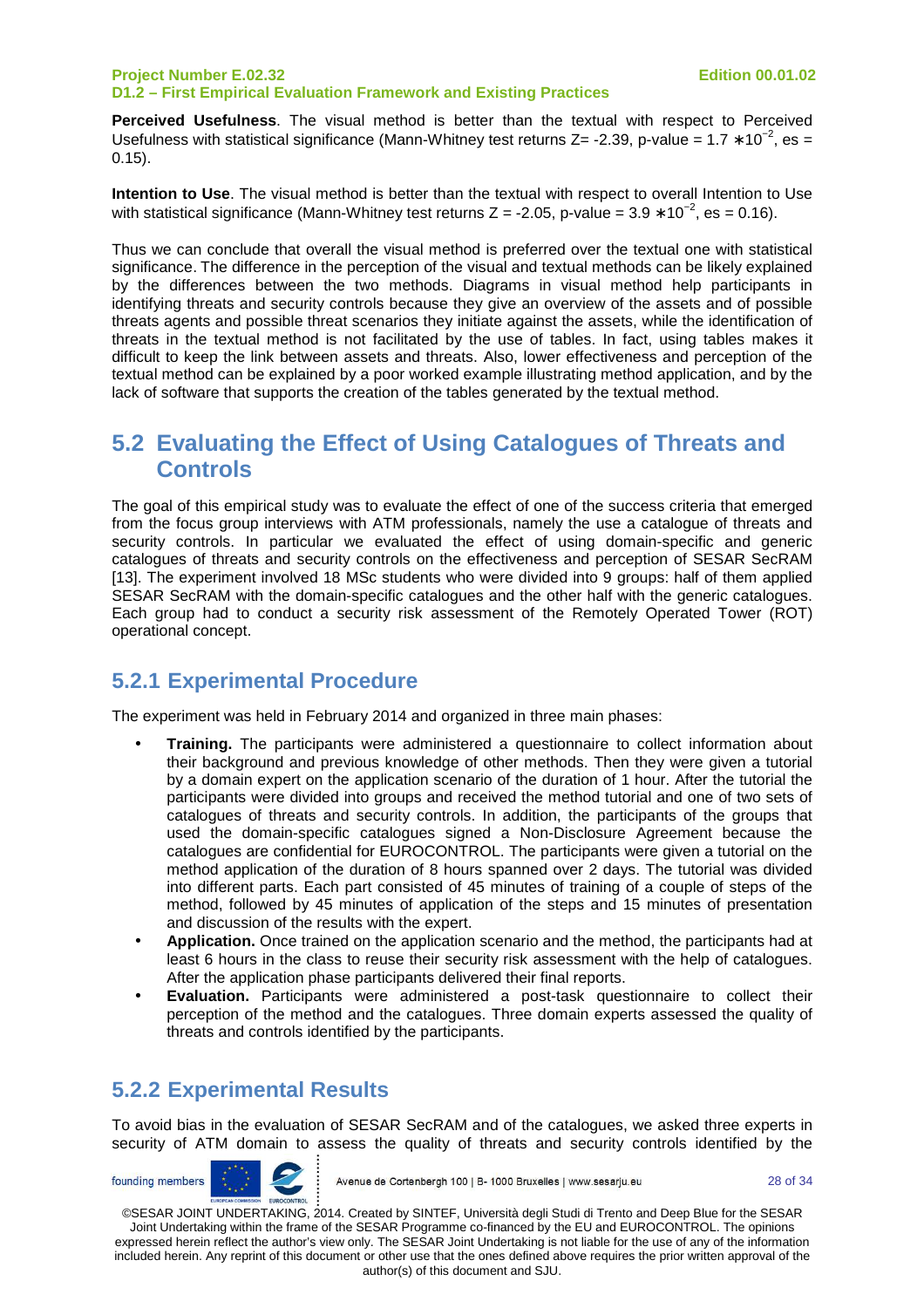participants. To evaluate the quality of threats and security controls they used a 5-item scale: Bad (1), when it is not clear which are the final threats or security controls for the scenario; Poor (2), when they are not specific for the scenario; Fair (3), when some of them are related to the scenario; Good (4), when they are related to the scenario; and Excellent (5), when the threats are significant for the scenario or security controls propose real solution for the scenario. We evaluated the actual effectiveness of the method used on the catalogues based on the number of threats and security controls that were evaluated Good or Excellent by the experts. In what follows, we will compare the results of all method applications with the results of those applications that produced Good and Excellent threats and security controls.







**Actual Effectiveness**. First, we analysed the differences in the number of threats identified with each type of catalogue. As shown in Figure 7 (top), there is no difference in the number of all and specific threats identified with each type of catalogues. This result is supported by t-test that returned p-value  $= 0.8$  (t(7) = 0.26, Cohen's d=0.17) for all threats and p-value = 0.94 (t(6) = -0.08, Cohen's d=0.06) for specific threats.

founding members

Avenue de Cortenbergh 100 | B- 1000 Bruxelles | www.sesarju.eu

29 of 34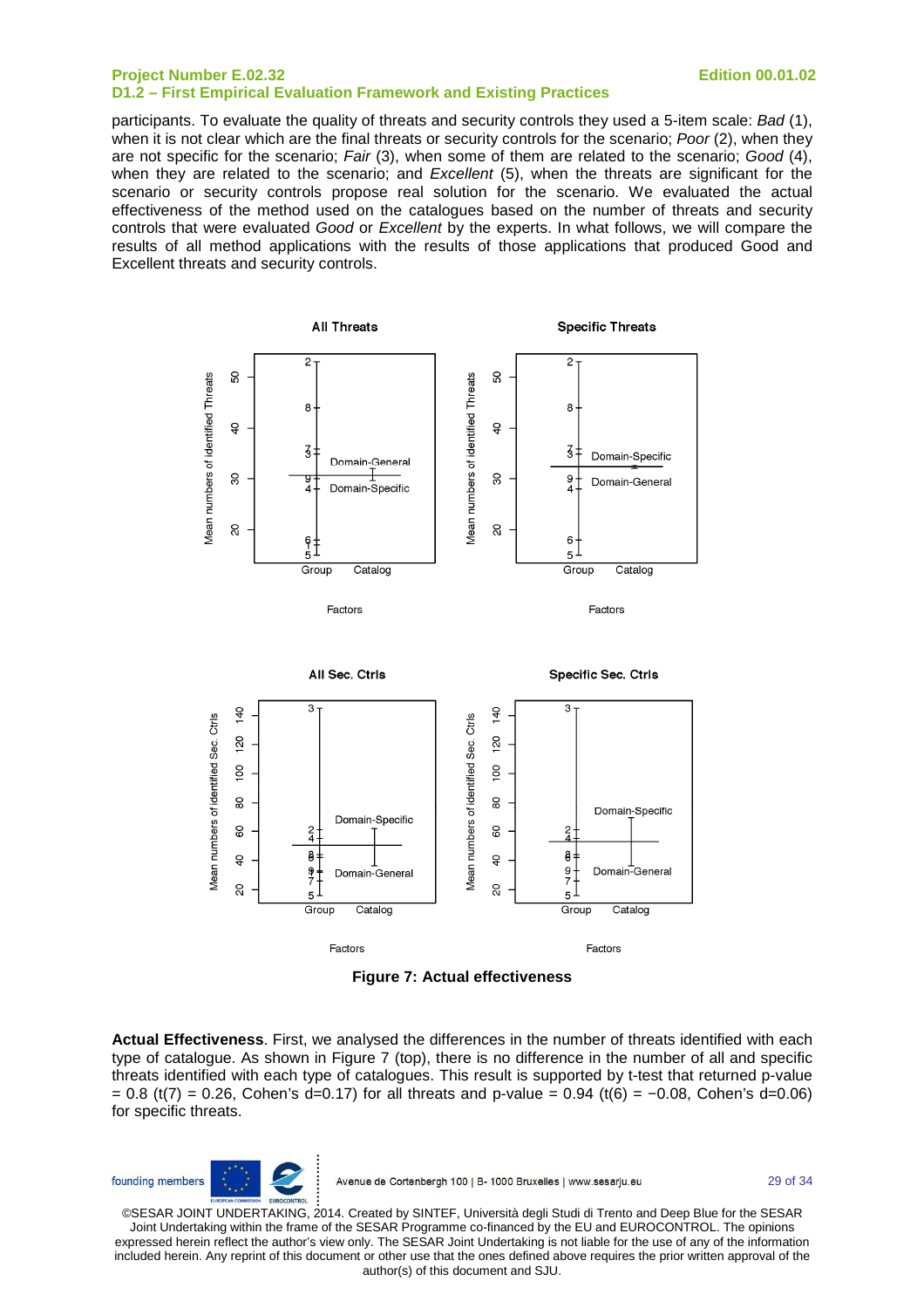We also compared the quality of threats identified with the two types of catalogues. Figure 8 (left) shows that the quality of threats identified with domain-specific catalogue is higher than the one of threats identified with domain-general catalogue. However, the Mann-Whitney test shows that the difference in the quality of identified threats is statistically significant only for specific threats ( $Z =$  $-2.12$ , p-value = 0.046, r =  $-0.75$ ).

Figure 7 (bottom) compares the mean of the number of all security controls identified and specific ones. We can see that domain-specific catalogues performed better than domain-general catalogues both for all security controls and for specific ones. However, Mann-Whitney test shows that this difference is not statistically significant in case of all security controls ( $Z = -0.74$ , p-value = 0.56, r =  $-0.24$ ) and specific ones (Z =  $-1.15$ , p-value = 0.34, r =  $-0.41$ ). Figure 8 (right) shows that the quality of security controls identified with the support of domain-specific catalogue is lower than the one of controls identified with domain-general catalogue. This is not attested by the results of Mann-Whitney test for all security controls ( $Z = 0.77$ , p-value = 0.52, r = 0.26) and for specific security controls ( $Z =$ 0.31, p-value = 0.87,  $r = 0.11$ ) show the difference in quality of security controls is not statistically significant.



**Figure 8: Quality of threats and security controls** 

**Method's Perception**. The overall perception of the method is higher for the participants that applied domain-specific catalogues with statistical significance (Z = -3.97, p-value =  $7 * 10^{-5}$ , es = 0.17). The same results hold for Perceived Usefulness of the method: we have a statistically significant difference (Mann-Whitney test returned: Z = -2.57, p-value =  $7.3 \times 10^{-3}$ , es = 0.61) and good participants  $(Z = -2.31, p-value = 0.02, es = 0.10)$ . For Perceived Ease of Use and Intention To Use the Mann-Whitney test did not reveal any statistically significant difference both for all participants and good participants.

**Catalogues' Perception.** The analysis of responses related to catalogues revealed no statistical significant difference between the types of catalogues overall perception, Perceived Ease of Use, Perceived Usefulness and Intention To Use. Only among good participants there is a 10% significant preference for domain-specific catalogues' Perceived Ease of Use but we cannot rely on this result because homogeneity of variance assumption is not met.

The results indicate that both types of catalogues have no significant effect on the effectiveness of the method. In particular, there are no statistically significant differences in the number and quality of threats and security controls identified with the two types of catalogues. Thus, we can conclude that there is no difference in the actual effectiveness of the domain-specific and domain-generic

Avenue de Cortenbergh 100 | B- 1000 Bruxelles | www.sesarju.eu

30 of 34

©SESAR JOINT UNDERTAKING, 2014. Created by SINTEF, Università degli Studi di Trento and Deep Blue for the SESAR Joint Undertaking within the frame of the SESAR Programme co-financed by the EU and EUROCONTROL. The opinions expressed herein reflect the author's view only. The SESAR Joint Undertaking is not liable for the use of any of the information included herein. Any reprint of this document or other use that the ones defined above requires the prior written approval of the author(s) of this document and SJU.

founding members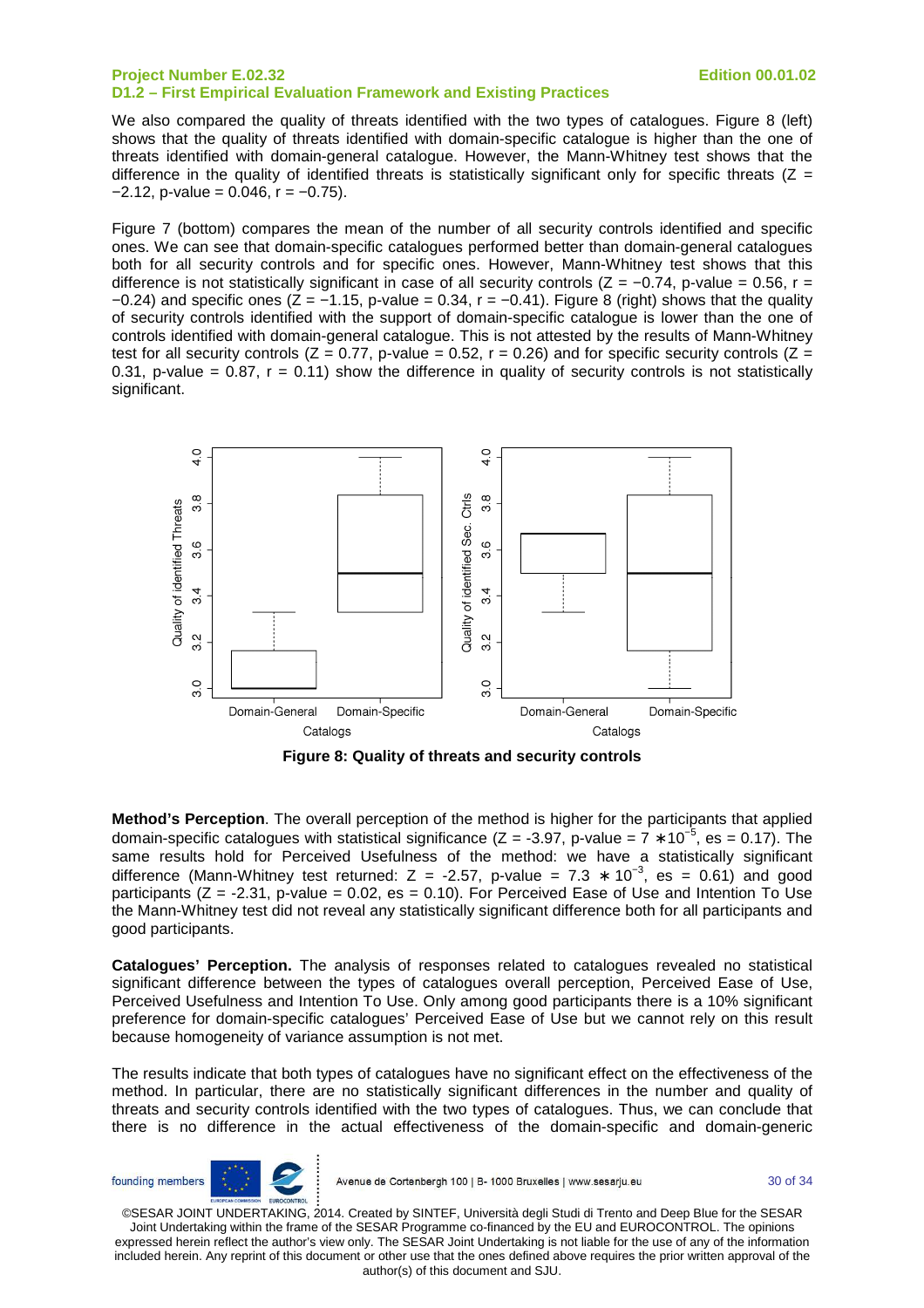catalogues. However, the overall perception and perceived usefulness of the method is higher when used with the domain-specific catalogues, which is considered easier to use than the domain-general one.



31 of 34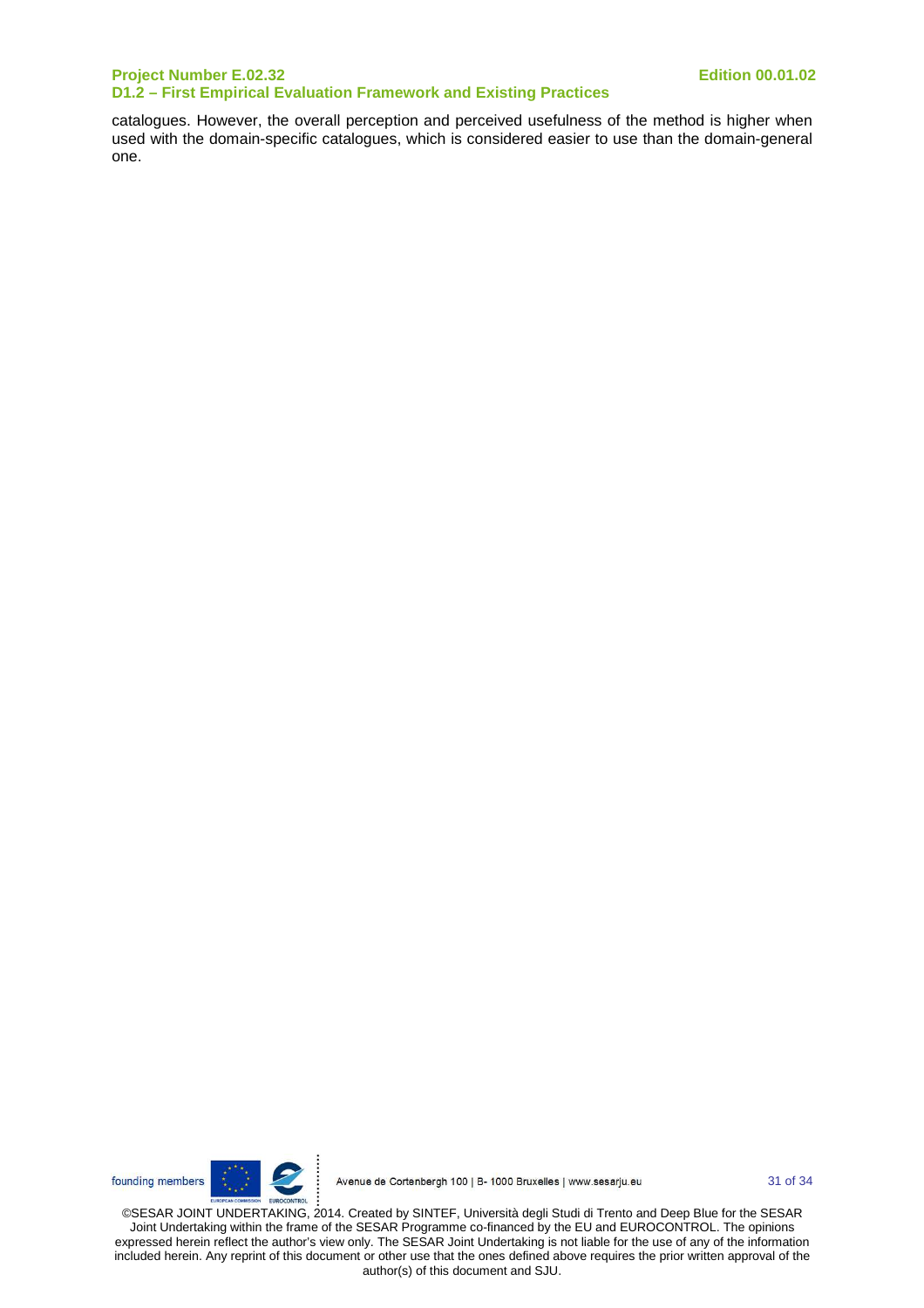# **6 Conclusion**

In this document we have presented the first EMFASE empirical evaluation framework. The objective of the framework is to aid ATM security personnel and other relevant stakeholder in conducting empirical studies to compare security risk assessment (SRA) methods and identify the preferred one for a given need or task at hand. The comparison shall take into account both the particular stakeholder needs, as well as the resources available for conducting the security risk assessment.

The empirical framework has been developed to cover aspects of security risk assessment methods that have been identified as important for the ATM domain. The EMFASE framework classifies these aspects into four categories of success criteria for SRA methods in the ATM domain, namely process, presentation, results and supporting material. We identified the success criteria in collaboration with security personnel from the ATM domain. The empirical framework is used to investigate which of the success criteria actually contributes to the success of SRA methods, as well as how and why. During the course of the project the set of success criteria, and thereby also the empirical framework, will be revised and further elaborated.

In addition to the framework scheme that makes use of the success criteria and the method success constructs of the Method Evaluation Model (MEM), the empirical framework comes with a protocol for conducting the empirical studies. The protocol consists of two streams, namely the execution stream and the measurement stream.

EMFASE will moreover deliver a set of guidelines for selecting SRA methods or techniques for the ATM domain. While the framework can be used by stakeholders to do comparison of SRA methods, the guidelines will be based on the empirical findings of the EMFASE project. The findings will be used in the context of EMFASE Work Package 3 to identify the causal relationship between SRA success criteria and the success constructs of the MEM.

The empirical framework presented in this document is the initial and preliminary EMFASE empirical framework. The framework will be further developed during the course of the project, and a revised version will be provided in deliverable D1.3 at M24. As discussed in this document, the EMFASE framework should aid ATM security stakeholders in developing the security case that is currently not supported by the E-OCVM. The framework should also contribute to the development of the security case as guided by the security reference material of SESAR project 16.06.02.

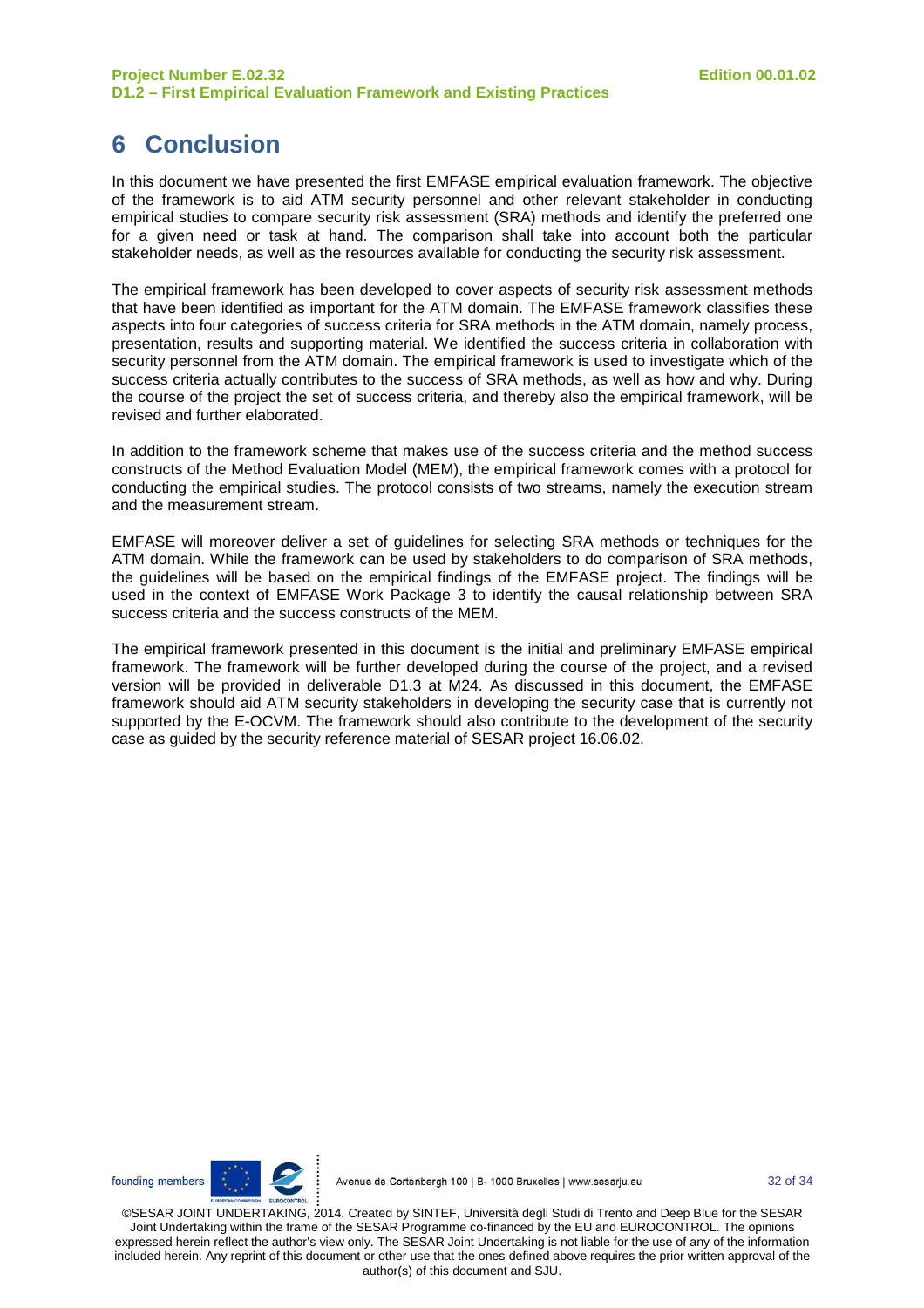### **7 References**

- **[1]** I. Benbasat, D. K. Goldstein and M. Mead: The Case Research Strategy in Studies of Information Systems. MIS Quarterly, 11(3):369-386, 1987
- **[2]** EMFASE E.02.32: Selection of Risk Assessment Methods Object of Study, Deliverable D1.1, 2014
- **[3]** EUROCONTROL: ATM security risk management toolkit Guidance material, 2010
- **[4]** EUROCONTROL: European Operational Concept Validation Methodology (E-OCVM) 3.0 Volume I, 2010
- **[5]** B. Flyvbjerg: Five Misunderstandings about Case-Study Research. Qualitative Inquiry, 12(2):219-245, 2006
- **[6]** B. A. Kitchenham, S. L. Pfleeger, L. M. Pickard, P. W. Jones, D. C. Hoaglin, K. El Emam and J. Rosenberg: Preliminary Guidelines for Empirical Research in Software Engineering. IEEE Transactions on Software Engineering, 28(8):721-734, 2002
- **[7]** M. S. Lund, B. Solhaug and K. Stølen: Model-Driven Risk Analysis The CORAS Approach. Springer, 2011
- **[8]** J. E. McGrath: Groups: Interaction and Performance, Prentice Hall, 1984
- **[9]** D. L. Moody: The Method Evaluation Model: A Theoretical Model for Validating Information Systems Design Models. In Proc. of the European Conference on Information Systems (ECIS'03), paper 79, 2003
- **[10]** N. Rescher: Methodological Pragmatism: Systems-Theoretic Approach to the Theory of Knowledge, Basil Blackwell, Oxford, 1977
- **[11]** C. Robson: Real World Research, 2nd edition, Blackwell Publishing, 2002
- **[12]** P. Runeson and M. Höst: Guidelines for Conducting and Reporting Case Study Research in Software Engineering. Empirical Software Engineering, 14:131-134, 2009
- **[13]** SESAR 16.02.03: SESAR ATM security risk assessment method, Deliverable D02, 2013
- **[14]** SESAR 16.06.02: SESAR ATM Security Reference Material Level 1, Deliverable D101, 2013
- **[15]** R. E. Stake: The Art of Case Study Research, Sage, 1995
- **[16]** A. L. Strauss and Juliet M. Corbin: Basics of Qualitative Research: Techniques and Procedures for Developing Grounded Theory. SAGE Publications (1998)
- **[17]** C. Wohlin, P. Runeson, M. Höst, M. C. Ohlsson, B. Regnell and A. Weslén: Experimentation in Software Engineering, Springer, 2012
- **[18]** R. K. Yin: Case Study Research: Design and Methods, SAGE Publications, 2003



Avenue de Cortenbergh 100 | B- 1000 Bruxelles | www.sesarju.eu

33 of 34